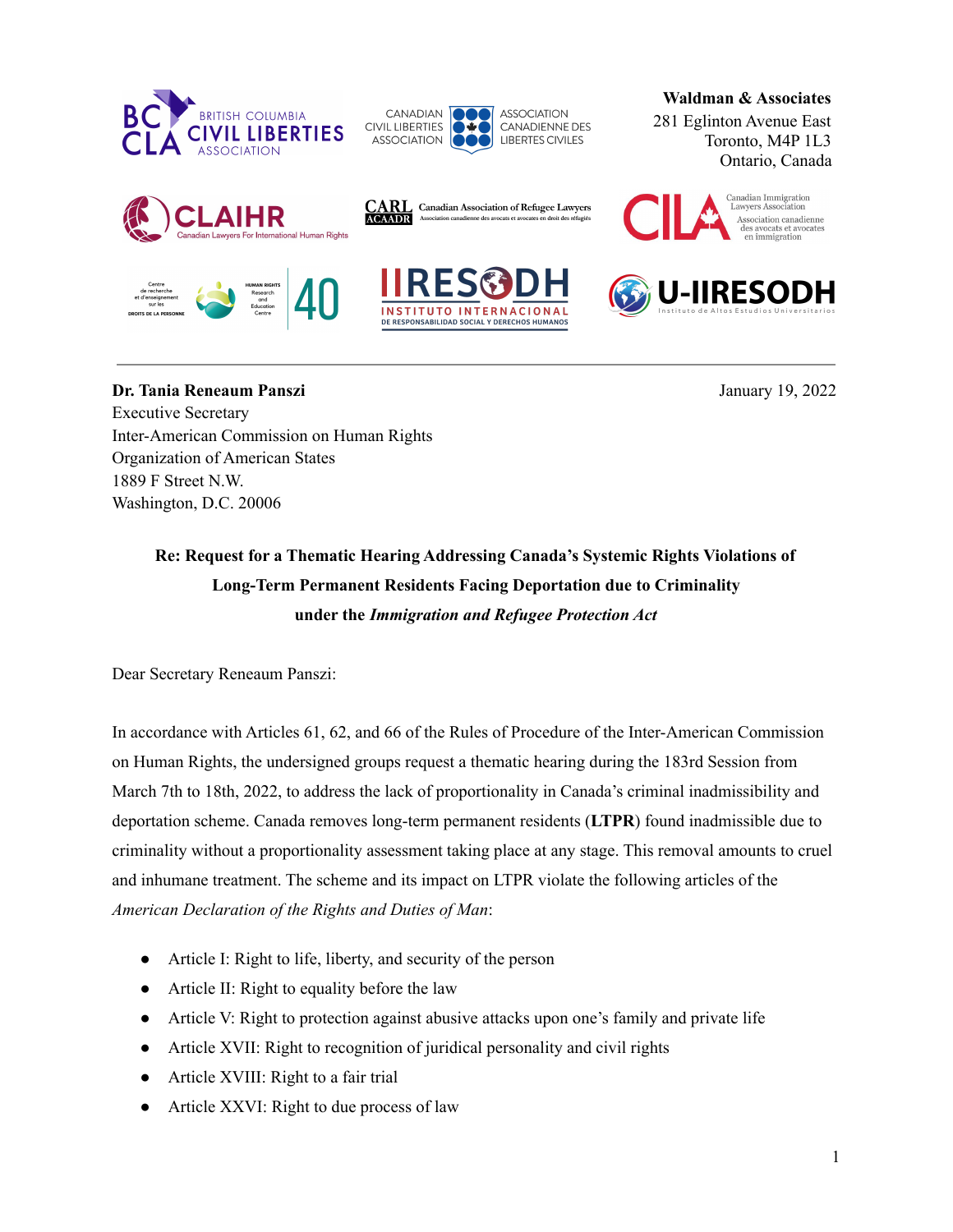Although the criminal inadmissibility and deportation scheme only affects a small number of individuals, the significance of the rights engaged outweighs this fact. In evaluating Canada's deportation regime, the IACHR recognized in 2000 that "given the interests at stake, [the *Immigration and Refugee Protection Act* (**IRPA**)] requires prompt and serious attention."<sup>1</sup> Today, Canada's deportation scheme captures more LTPR than ever before by prohibiting humanitarian and compassionate relief and a right of appeal for those found inadmissible on the grounds of security, violating human or international rights, or organized criminality. <sup>2</sup> The Canadian Parliament has refused to heed calls to amend *IRPA* despite critique. A thematic hearing would reilluminate the enduring and systemic violations of human rights by the deportation scheme. The IACHR would be able to provide guidance to Canada on how to align its laws and policies with respect to its international law obligations.

#### **1 Canada's Deportation and Criminal Inadmissibility Scheme**

The distinction between citizens and non-citizens is recognized in the *Canadian Charter of Rights and* Freedoms: only citizens have the "right to enter, remain in and leave Canada."<sup>3</sup> The current criminal inadmissibility and deportation scheme has been in place since June 2013 through the *Faster Removal of Criminals Act* (**Bill C-43**), which amended *IRPA*, the primary immigration legislation in Canada. 4 *IRPA* prohibits humanitarian and compassionate relief and does not provide a right of appeal for persons found inadmissible on security grounds (section 34), for violating international human rights (section 35), or for organized criminality (section 37). <sup>5</sup> Bill C-43 was promoted as necessary to stop "foreign criminals" who exploited legal "loopholes" by delaying their deportation through appeals while continuing their criminal behaviour—a view that is unsupported by empirical evidence.<sup>6</sup>

#### *1.1 Overview of Criminal Inadmissibility*

The criminal inadmissibility process consists of several steps. First, a Canada Border Services Agency officer writes a report that outlines the offences committed, relevant grounds of inadmissibility, the officer's evaluation of the case, and any recommendations. The person in question is notified about the

2 *[Immigration](https://laws.justice.gc.ca/eng/acts/i-2.5/) and Refugee Protection Act*, SC 2001, c 27, ss 25(1), 25.1(1), 64(2) [*IRPA*]. See **Appendix B** for other *[Determination](https://www.cidh.oas.org/countryrep/canada2000en/table-of-contents.htm) System*, OEA/Ser L/V/II.106, Doc 40 rev (2000) at para 117 [IACHR, *Canada Report*].

<sup>1</sup> Inter-Am CHR, *Report on the Situation of Human Rights of Asylum Seekers Within the [Canadian](https://www.cidh.oas.org/countryrep/canada2000en/table-of-contents.htm) Refugee*

selected provisions.

<sup>3</sup> *Canadian Charter of Rights and [Freedoms](https://laws-lois.justice.gc.ca/eng/const/page-12.html)*, Part I of the *Constitution Act, 1982*, being Schedule B to the *Canada Act 1982* (UK), 1982, c 11, s 6(1).

<sup>4</sup> Bill [C-43,](https://www.parl.ca/DocumentViewer/en/41-1/bill/C-43/royal-assent/page-24#1) *An Act to amend the Immigration and Refugee Protection Act*, 1st Sess, 41st Parl, 2011 (assented to 19 June 2013), SC 2013, c 16.

<sup>5</sup> *[IRPA](https://laws.justice.gc.ca/eng/acts/i-2.5/)*, *supra* note 2, s 34, 35, 37.

<sup>6</sup> Canadian Bar [Association,](https://www.cba.org/CMSPages/GetFile.aspx?guid=3430cb88-6d81-4e27-8fd7-1a9ef3e0869d) "Bill C-43, Faster Removal of Criminals Act" (November 2012) at 1, 6, online (pdf).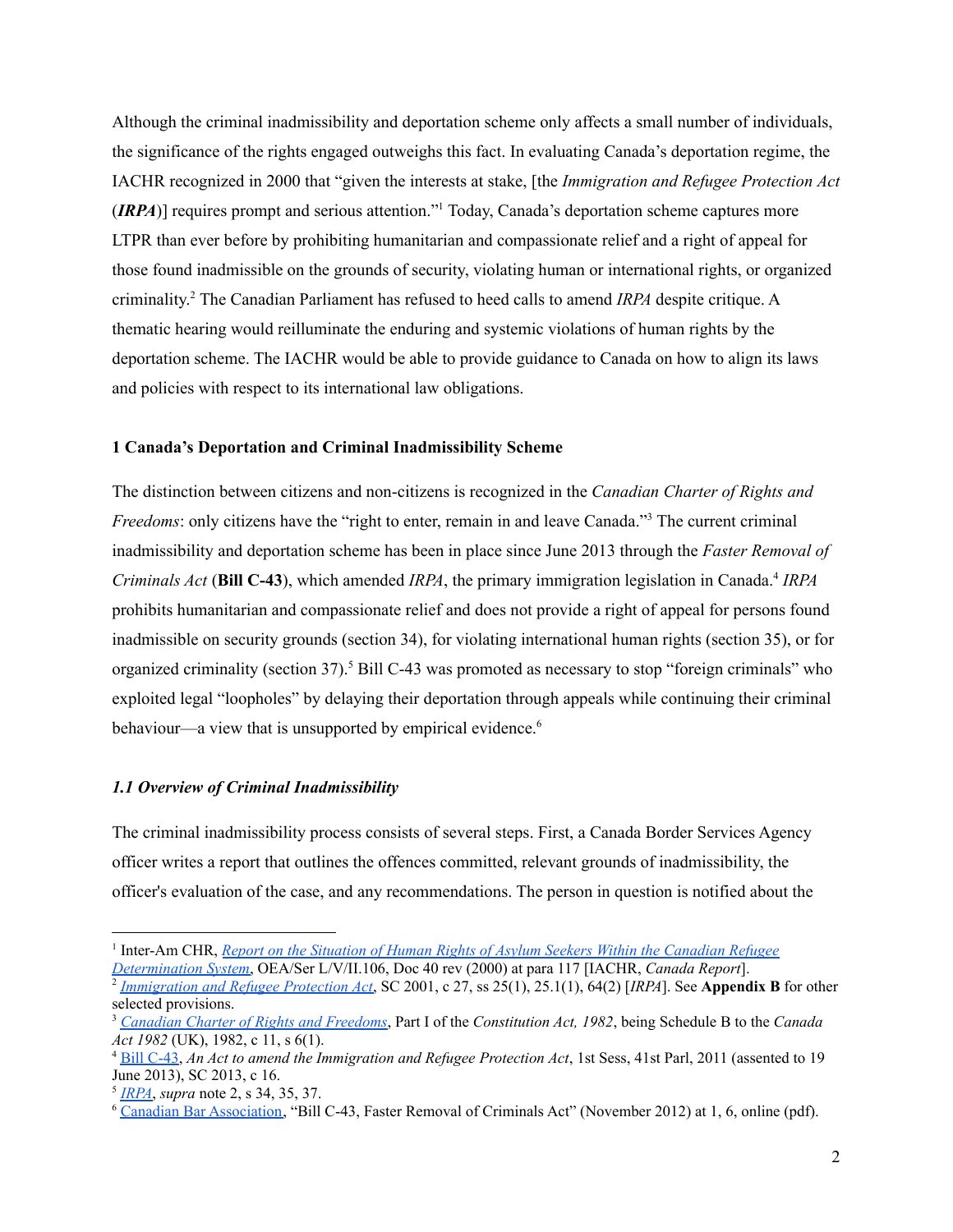report through a 'fairness letter' and that they may make submissions on why deportation should not be ordered, including humanitarian and compassionate reasons. <sup>7</sup> The officer's report is then presented to the Minister's Delegate. There is conflicting case law on whether officers have any discretion. While the processing manual suggests that officers have a very limited scope, in reality, the exercise of discretion belongs to the Delegate.<sup>8</sup> It is the Delegate who decides whether or not to refer the case to an admissibility hearing. The discretion of the Delegate is limited; there is no obligation for them to consider humanitarian and compassionate considerations. <sup>9</sup> The decision to recommend referral to the Immigration Division is informed by a non-exhaustive list of factors, including length of residence in Canada, age at the time of arrival, and the conditions in the country of origin. <sup>10</sup> However, the exercise of discretion in favour of the person concerned is extremely rare. In fact, between November 2015 and August 2017, discretion was only exercised twice.<sup>11</sup> Thus, although it is theoretically possible for the Minister's Delegate to decide not to proceed with the referral to an Admissibility Hearing, realistically, it is fair to presume that once the person is convicted of a serious criminal offence, the matter will proceed to a hearing.

In an Admissibility Hearing, the Immigration Division focuses on the facts and nature of the conviction or sentence. Extenuating circumstances or humanitarian and compassionate factors are not considered here. 12 If the Immigration Division finds the person inadmissible, it must issue a removal order. Between 2002 and 2017, deportation was ordered in 12,644 out of 12,674 hearings. This represents an overwhelming 99.77 percent. <sup>13</sup> Per section 64(1) of *IRPA*, persons found inadmissible under sections 34, 35, 36(1) if the sentence is more than six months, and 37 do not have access to an appeal to the Immigration and Refugee Board. As such, there is no post-hearing review of the equitable factors. In addition, persons found inadmissible under sections 34, 35, and 37 do not have the right to apply for humanitarian and compassionate considerations under section 25(1), meaning this stage marks the end of

<sup>9</sup> *[Melendez](https://www.canlii.org/en/ca/fct/doc/2016/2016fc1363/2016fc1363.html?autocompleteStr=melendez%20v%20canada&autocompletePos=1)*, *supra* note 8 at para 34. The jurisprudence on this issue is summarized in paras 16-31. The case law following *Melendez* has reinforced the notion that Minister's Delegates have limited discretion and no obligation to consider humanitarian and compassionate considerations: see e.g. *Zhang v Canada (Public Safety and [Emergency](https://www.canlii.org/en/ca/fct/doc/2021/2021fc746/2021fc746.html?autocompleteStr=2021%20fc%20746&autocompletePos=1) [Preparedness\)](https://www.canlii.org/en/ca/fct/doc/2021/2021fc746/2021fc746.html?autocompleteStr=2021%20fc%20746&autocompletePos=1)*, 2021 FC 746 at para 20; *Khan v Canada (Public Safety and Emergency [Preparedness\)](https://www.canlii.org/en/ca/fct/doc/2019/2019fc1029/2019fc1029.html?autocompleteStr=2019%20fc%201029&autocompletePos=1)*, 2019 FC 1029 at para 25; *Singh v Canada (Public Safety and Emergency [Preparedness\)](https://www.canlii.org/en/ca/fct/doc/2019/2019fc1170/2019fc1170.html?autocompleteStr=2019%20fc%201170&autocompletePos=1)*, 2019 FC 1170 at para 23.

<sup>7</sup> Sasha Baglay, "Collateral Immigration Consequences in Sentencing: A Six-Year Review" (2019) 82:1 Sask Law Review 47 at 53.

<sup>8</sup> [Canadian](https://www.canada.ca/content/dam/ircc/migration/ircc/english/resources/manuals/enf/enf05-eng.pdf) Border Services Agency, "Processing Manual ENF 5: Writing 44(1) Reports" (21 November 2019) at 17, online (pdf); *Melendez v Canada (Minister of Public Safety and Emergency [Preparedness\)](https://www.canlii.org/en/ca/fct/doc/2016/2016fc1363/2016fc1363.html?autocompleteStr=melendez%20v%20canada&autocompletePos=1)*, 2016 FC 1363 at para 34 [*Melendez*].

 $10$  Other factors include the person's potential for rehabilitation, current attitude (such as being remorseful, cooperative, or accepting responsibility), and establishment in Canada. See *[Melendez](https://www.canlii.org/en/ca/fct/doc/2016/2016fc1363/2016fc1363.html?autocompleteStr=melendez%20v%20canada&autocompletePos=1)*, *supra* note 8 at para 33; Baglay, *supra* note 7 at 54; [Canadian](https://www.canada.ca/content/dam/ircc/migration/ircc/english/resources/manuals/enf/enf06-eng.pdf) Border Services Agency, "Processing Manual ENF 6: Review of Reports under A44(2)" (12 February 2020) at 20-22, online (pdf).

<sup>11</sup> Baglay, *supra* note 7 at 54.

<sup>12</sup> *Ibid*. See also *Canada (Minister of Citizenship and [Immigration\)](https://www.canlii.org/en/ca/fct/doc/2009/2009fc987/2009fc987.html?autocompleteStr=2009%20fc%20987&autocompletePos=1) v Fox*, 2009 FC 987 at para 42; *[Wajaras](https://www.canlii.org/en/ca/fct/doc/2009/2009fc200/2009fc200.html?autocompleteStr=2009%20fc%20200&autocompletePos=1) v Canada (Minister of Citizenship and [Immigration\)](https://www.canlii.org/en/ca/fct/doc/2009/2009fc200/2009fc200.html?autocompleteStr=2009%20fc%20200&autocompletePos=1)*, 2009 FC 200 at para 11.

<sup>13</sup> Baglay, *supra* note 7 at 55, note 34.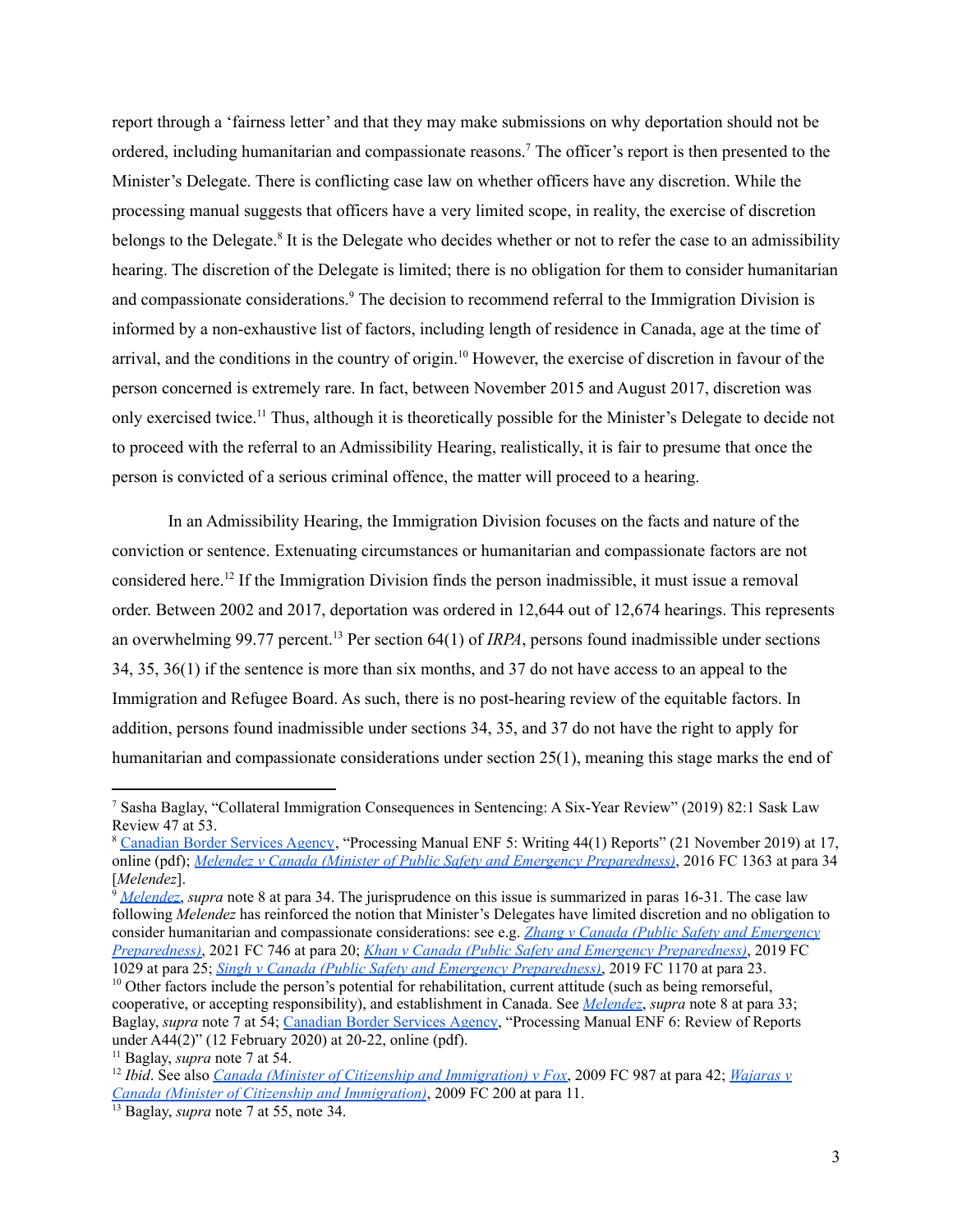the process and the person must proceed straight to removal. A person may request a Pre-Removal Risk Assessment, but this process only considers the likelihood that a person will experience torture, a risk of persecution, a risk to life, or risk of cruel and unusual treatment upon return to the country of origin.<sup>14</sup>

Ultimately, a person is effectively only permitted to raise humanitarian and compassionate concerns before the Minister's Delegate. However, the Delegate has limited discretion and no formal obligation to consider the person's submissions. In effect, once a person is found inadmissible for serious criminality under sections 34, 35, and 37 of *IRPA*, a removal order is a near certainty.

#### *1.2 Reasons of Significance and Urgency*

The law is unjustified. As the Bill made its way through Parliament, numerous lawyers and organizations argued against most of its proposed changes, particularly the loss of appeal rights and the limits to humanitarian relief. Bill C-43 markedly expanded the classes of individuals who would not receive any kind of discretion within the criminal inadmissibility scheme to consider humanitarian and compassionate grounds.<sup>15</sup> The Bill eliminated due process and concentrated the power in the hands of the Minister, with few procedural safeguards and little opportunity for judicial oversight.<sup>16</sup> Many advocates concluded that the Bill was excessive, harmful, and unnecessary in the face of little to no supporting evidence, and should be withdrawn or substantially amended.<sup>17</sup>

Amendments to *IRPA* have greatly limited the opportunities for non-citizens to challenge their deportation. In fact, the United Nations Human Rights Committee found that Canada's deportation of the LTPR in *AHG v Canada* was an affront to human dignity, given the lack of proportionality assessment involved. <sup>18</sup> Yet, the criminal inadmissibility scheme remains the same. Politicians are reluctant to appear "soft on crime," but this public policy stance on the perceived issue of "immigrant crime" has become dangerous and draconian in its punitiveness. Given that the deportation regime has grown increasingly unfair, a thematic hearing on Canada's compliance with international law and the principle of proportionality for non-citizens is a necessary first step towards greater accountability.

<sup>&</sup>lt;sup>14</sup> *[IRPA](https://laws.justice.gc.ca/eng/acts/i-2.5/)*, *supra* note 2, s 112(1); [Government](https://www.canada.ca/en/immigration-refugees-citizenship/services/refugees/claim-protection-inside-canada/after-apply-next-steps/refusal-options/pre-removal-risk-assessment.html) of Canada, "Pre-Removal Risk Assessment: What It's For" (last modified 8 October 2020).

<sup>15</sup> House of [Commons](https://www.ourcommons.ca/DocumentViewer/en/41-1/CIMM/meeting-57/evidence), Standing Committee on Citizenship and Immigration, *Evidence*, 41-2, No 057 (5 November 2012) at Barbara Jackman.

<sup>16</sup> Canadian Bar [Association,](https://www.cba.org/CMSPages/GetFile.aspx?guid=3430cb88-6d81-4e27-8fd7-1a9ef3e0869d) *supra* note 6 at 1.

<sup>&</sup>lt;sup>17</sup> *Ibid* at 1, 9; **Amnesty International**, "Accountability, Protection, and Access to Justice: Amnesty International's Concerns with Respect to Bill C-43 (Submission to the House of Commons Standing Committee on Citizenship and Immigration)" (31 October 2012) at 6, online (pdf).

<sup>18</sup> UN HR Committee, *AHG v [Canada](https://documents-dds-ny.un.org/doc/UNDOC/GEN/G15/114/80/PDF/G1511480.pdf?OpenElement)*, (2011) CCPR/C/113/D/2091/2011 [UNHRC, *AHG*].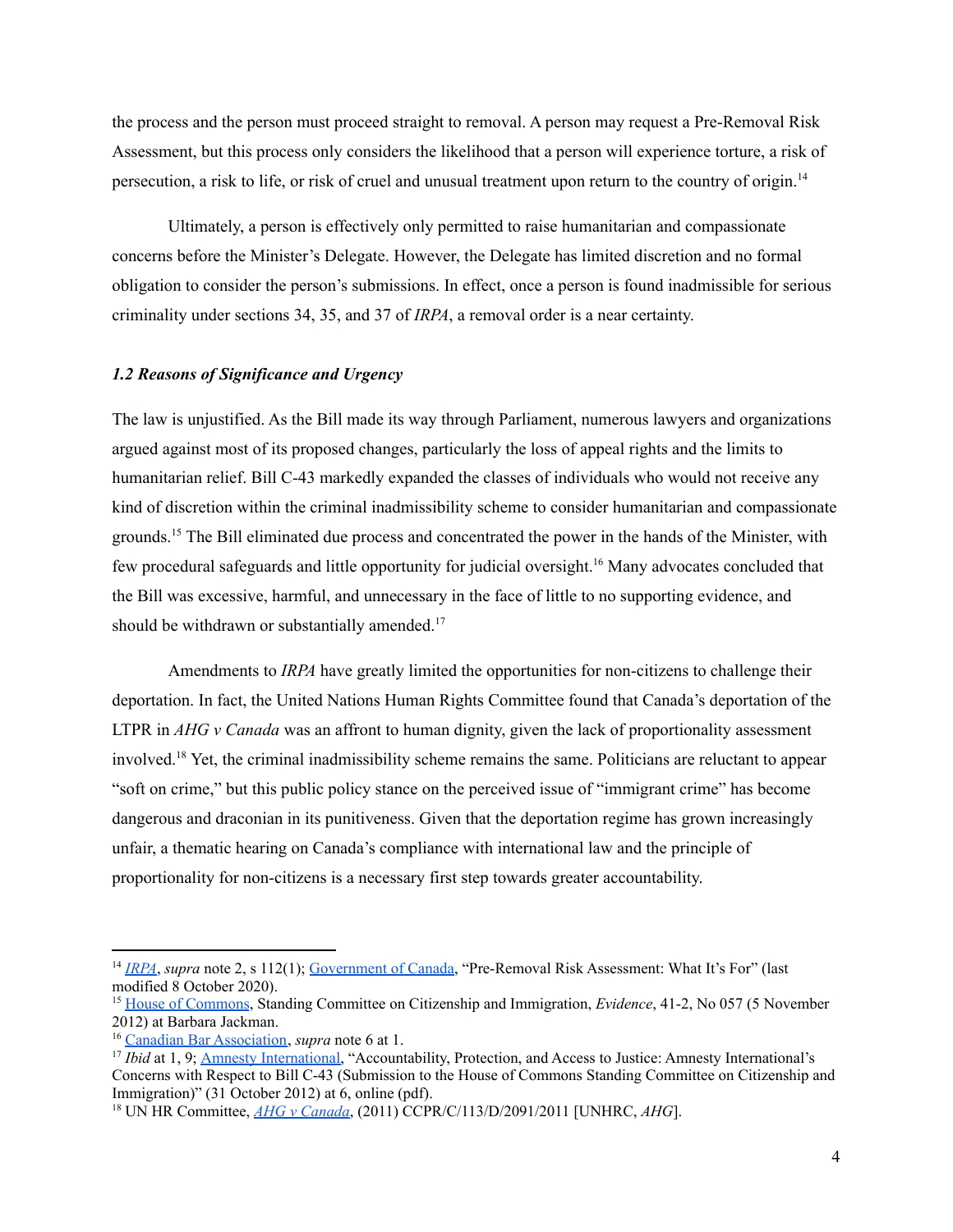#### **2 Deportation Scheme Violates Articles I, II, V, XVII, XVIII, and XXVI of the** *American Declaration*

*IRPA*'s criminal admissibility scheme infringes on LTPR's rights protected in Articles I, II, V, XVII, XVIII, and XXVI of the *American Declaration*. LTPR face deportation without the guaranteed opportunity to illustrate that their connection to Canada outweighs their alleged threat to public order. Although Canada has a legitimate interest in ensuring public order, 19 its deportation scheme does not balance State and individual interests. Once a LTPR is found inadmissible under sections 34, 35, or 37, they are not provided with an opportunity to illustrate that their connection to Canada outweighs their alleged threat to public order.

### *2.1 Deportation Scheme Violates the Right to Security of the Person*

The removal of LTPR without adequate consideration of the proportionality of the deportation violates Article I of the *American Declaration.* First, the scheme threatens the mental integrity of individuals by subjecting them to psychological harm that may rise to the level of torture, cruel, inhuman, or degrading treatment. Second, it disrespects the inherent dignity of LTPR by reducing them to abstract threats to public safety. Although the *American Declaration* does not include a distinct prohibition on torture, the protection of security of the person under Article I encompasses the right to be free from torture, cruel, inhuman, and degrading treatment or punishment. $20$ 

# *2.1.1 Disproportionate Deportation Threatens the Mental Integrity of LTPR and Constitutes Cruel, Inhuman, or Degrading Treatment*

Deportation without consideration of the individual's connection to Canada engages Article I of the *American Declaration* by exposing LTPR to psychological harm. Those who are integrated into their host countries and cannot be easily reintegrated into their country of origin are likely to experience harm. 21

Article I of the *American Declaration* guarantees the right to physical and psychological security of the person. It protects against psychological and emotional damage,<sup>22</sup> emotional trauma and anxiety,<sup>23</sup>

<sup>19</sup> I/A Court HR, *Juridical Condition and Rights of [Undocumented](https://www.corteidh.or.cr/docs/opiniones/seriea_18_ing.pdf) Migrants*, Advisory Opinion OC-18/03 (2003) at 57 [IACtHR, *Undocumented Migrants*].

<sup>20</sup> IACHR, *[Canada](https://www.cidh.oas.org/countryrep/canada2000en/table-of-contents.htm) Report*, *supra* note 1 at para 118. See also Inter-Am CHR, Case 9437, Report No 5/85, *Case of Juan Antonio Aguirre [Ballesteros](http://www.cidh.org/annualrep/84.85eng/Chile9437.htm) (Chile)*, OEA/Ser L/V/II.66 doc 17 (1985).

<sup>&</sup>lt;sup>21</sup> Barbara Buckinx & Alexandra Filindra, "The Case Against Removal: Jus noci and Harm in Deportation Practice" (2015) 3:3 Migration Studies 393 at 395.

<sup>22</sup> I/A Court HR, *Case of [Castillo](https://www.corteidh.or.cr/docs/casos/articulos/seriec_34_ing.pdf) Páez v Peru*, Series C No 34 (1997) at paras 63, 66 [IACtHR, *Castillo Páez*].

<sup>23</sup> Inter-Am CHR, Case 11.436, Report No 47/96, *Case of Victims of the [Tugboat](https://www.refworld.org/cases,IACHR,3ae6b6812c.html) '13 de Marzo' v Cuba*, OEA/Ser L/V/II.05 doc 7 (1997) at para 106; Inter-Am CHR, Case 10.553, Report No 32/96, *Case of [Maria](https://www.refworld.org/cases,IACHR,502caee52.html) Mejia v [Guatemala](https://www.refworld.org/cases,IACHR,502caee52.html),* OEA/Ser L/V/11.95 doc 7 at para 60 [IACHR*, Maria Mejia*]; Eur Court HR, *Kurt v [Turkey](https://hudoc.echr.coe.int/fre#%7B%22fulltext%22:[%22Kurt%22],%22itemid%22:[%22001-58198%22]%7D)*, (1998)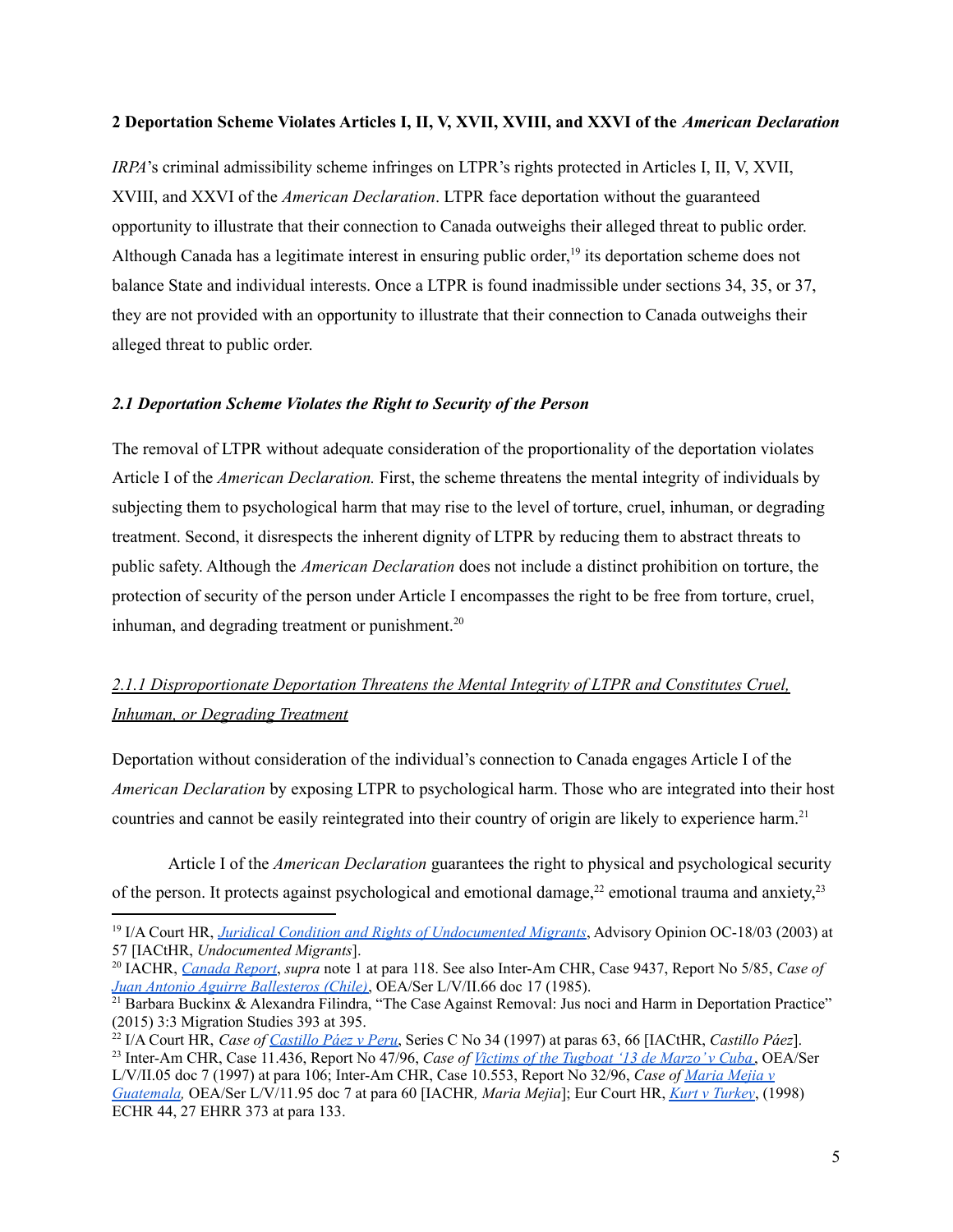and intimidation or panic.<sup>24</sup> The reintegration of LTPR into the country of origin is likely to be difficult and result in concrete psychological harm. For example, LTPR may not have the requisite skills, qualifications, or social networks to secure employment because their education has best prepared them for work in the host country.<sup>25</sup> Job insecurity is exacerbated if LTPR do not speak the language of their country of origin.

Outside of the employment context, LTPR are likely to experience social alienation and discrimination. Many LTPR view their host country as their home rather than their country of origin.<sup>26</sup> Upon arrival in the country of origin, "they may suffer greatly from a lack of social acumen and savoir faire, not to mention social discrimination."<sup>27</sup> For LTPR captured by the inadmissibility scheme, their past criminality augments the likelihood of social isolation. There is often an assumption that those who are deported to their country of origin are criminals or a threat to public safety.<sup>28</sup> In the Canadian context, individuals were thought to have engaged in criminal activity and are supposedly a threat to public safety. This ostracization and stigmatization constitutes a threat to mental integrity and may result in psychological or physical trauma.

In some situations, these threats to security of the person may rise to the level of torture or cruel, inhuman, or degrading treatment or punishment. While they may not constitute torture *per se*, they engage—and, ultimately violate—Article I's protection against torture. The IACHR has adopted a flexible and liberal interpretation of torture; the intensity, seriousness, duration, physical and mental effects on the victim, and the sensitivities of the victim are factors that influence a finding of torture.<sup>29</sup>

The individualized and flexible inquiry establishes that Article I can be infringed in two situations:<sup>30</sup> (a) torture *per se*<sup>31</sup> and (b) contextual torture. The latter violates Article I because the treatment "under the ruling circumstances represents a disproportionate response to the need to respect or ensure the rights of others or to protect the general interest of the public."<sup>32</sup> This accurately characterizes

<sup>24</sup> IACHR, *[Maria](https://www.refworld.org/cases,IACHR,502caee52.html) Mejia, supra* note 23 at para 61.

<sup>25</sup> Buckinx & Filindra, *supra* note 21 at 399; Kelly Birch Maginot, "Survival or Incorporation: Immigrant (Re)Integration After Deportation" in Steven J Gold & Stephanie J Nawyn, eds, *Routledge International Handbook of Migration Studies*, 2nd ed (London: Routledge, 2019) 512 at 515.

<sup>&</sup>lt;sup>26</sup> Maginot, *supra* note 25 at 516.

<sup>27</sup> Buckinx & Filindra, *supra* note 21 at 400.

<sup>28</sup> *Ibid* at 400-401.

<sup>29</sup> Inter-Am CHR, Case 10.832, Report No 35/96, *Case of Luis Lizardo Cabrera v [Dominican](http://www.worldcourts.com/iacmhr/eng/decisions/1998.02.19_Lizardo_Cabrera_v_Dominican_Republic.htm) Republic*, OEA/Ser L/V/II.94 doc 7 rev (1998) at paras 82-83. See also Inter-Am CHR, *Case of Loayza [Tamayo](https://www.corteidh.or.cr/docs/casos/articulos/seriec_33_ing.pdf) v Peru*, Series C No 33

<sup>(1997)</sup> at para 57; I/A Court HR, Case of *[Gómez-Paquiyauri](https://www.corteidh.or.cr/docs/casos/articulos/seriec_110_ing.pdf) Brothers v Peru*, Series C No 110 (2004) at para 113.

<sup>30</sup> Inter-Am CHR, Case 12.354, Report No 63/08, *Case of Andrea [Mortlock](https://www.refworld.org/cases,IACHR,5020e1072.html) v United States*, (2008) at paras 82-85. See e.g. UNHRC, *[AHG](https://documents-dds-ny.un.org/doc/UNDOC/GEN/G15/114/80/PDF/G1511480.pdf?OpenElement)*, *supra* note 18 at para 3 (per Member Shany).

<sup>31</sup> UNHRC, *[AHG](https://documents-dds-ny.un.org/doc/UNDOC/GEN/G15/114/80/PDF/G1511480.pdf?OpenElement)*, *supra* note 18 at para 3 (per Member Shany).

<sup>32</sup> *Ibid*.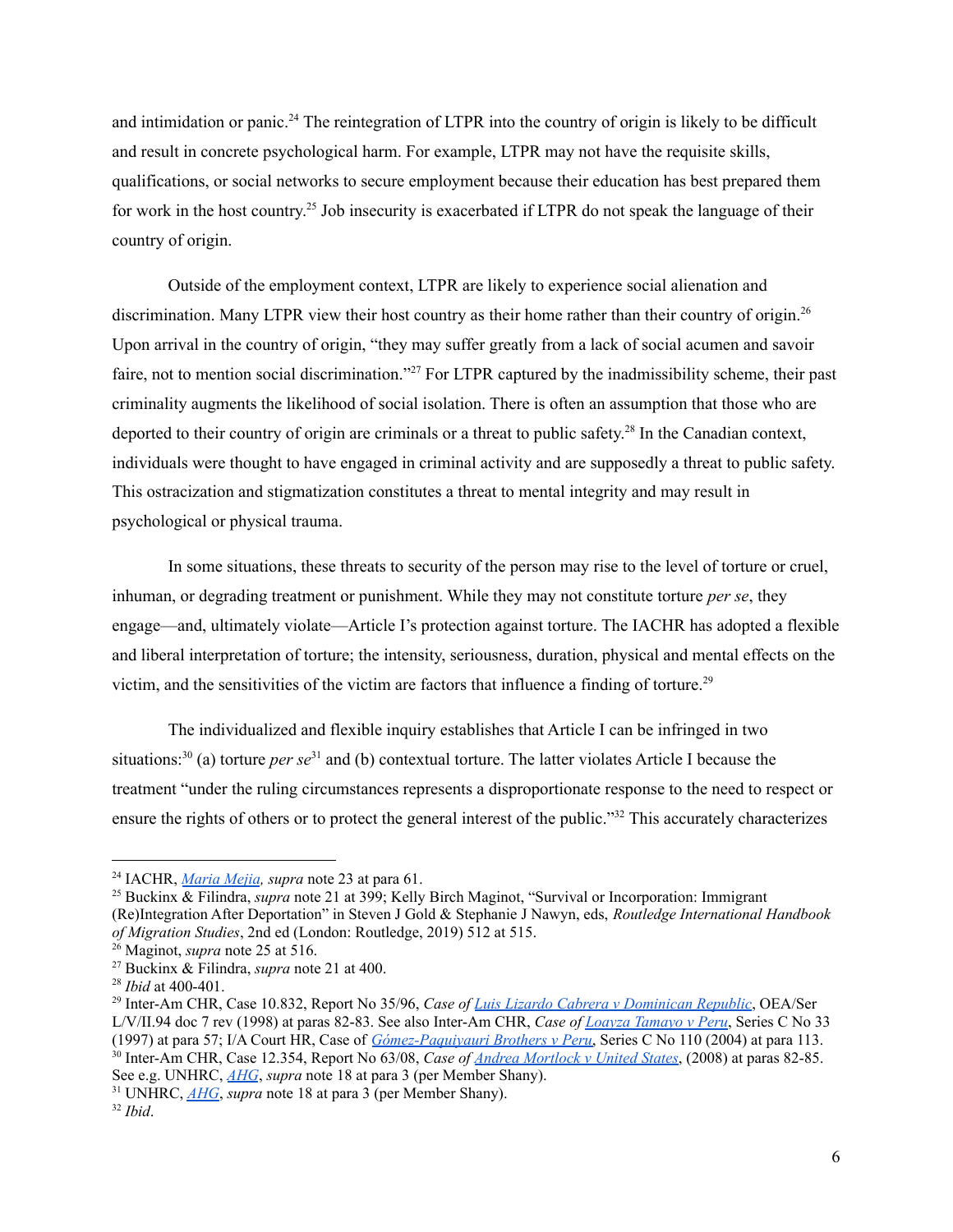Canada's inadmissibility scheme. It exposes LTPR to acute psychological harm and social isolation for a wide range of criminal offences regardless of their severity or time passed. In *Jama Warsame v Canada*, the United Nations Human Rights Committee recognized that a person can experience irreparable harm that amounts to torture when they have no family or community support in the country of origin.<sup>33</sup> Similarly, the European Court of Human Rights found that the risk of debilitating social isolation in the country of origin would constitute, for the particular individual, cruel, inhuman, or degrading treatment. 34

Besides the psychological impacts, deportation may equally result in physical harm that amounts to contextual torture. For LTPR with medical conditions, deportation risks interfering with or halting treatment. LTPR must manage their conditions in an unfamiliar country, where access to treatment may be variable, and without the support of family and their communities. The European Court of Human Rights has recognized that deportation may amount to torture for individuals who require medical treatment.<sup>35</sup> When removal entails the abrupt loss of medical treatment, deportation is in direct violation of Canada's obligations under the *American Declaration*. This obligation to protect individuals from torture or cruel, inhuman, or degrading treatment overrides any interest in expelling criminals. The prohibition on torture is guaranteed "irrespective of the reprehensible nature of the conduct of the person in question."<sup>36</sup> Past criminality cannot justify torture, cruel, inhuman, or degrading treatment.

#### *2.1.2 Conceptualization of LTPR as Abstract Threats to Safety Violates the Principle of Human Dignity*

The *American Declaration*'s preambulatory clauses acknowledge that the principle of dignity animates human rights.<sup>37</sup> The essence of the right to security of the person, protected by Article I, is broad and encompasses affronts to the "inherent dignity of the human person."<sup>38</sup> Canada's inadmissibility scheme seeks to expel individuals viewed as threats to public security and order. In conceptualizing LTPR as 'threats,' Canada reduces human beings to a source of abstract risk and thus strips them of their dignity.

An individual's risk of deportation is tied entirely to their past actions— with no opportunity to illustrate their value and place in Canada. When LTPR are not permitted to describe their social and

<sup>36</sup> *Ibid* at para 47, citing Eur Court HR, *Ahmed v [Austria](https://www.refworld.org/cases,ECHR,3ae6b62f2c.html)*, (1996) ECHR 63, 24 EHRR 278; Eur Court HR, *[Chalal](https://hudoc.echr.coe.int/fre#%7B%22fulltext%22:[%22Chahal%22],%22itemid%22:[%22001-58004%22]%7D) v the United [Kingdom](https://hudoc.echr.coe.int/fre#%7B%22fulltext%22:[%22Chahal%22],%22itemid%22:[%22001-58004%22]%7D)*, (1996) ECHR 54, 23 EHRR 413**.** <sup>35</sup> The Court notes that "There is a serious danger that the conditions of adversity which await him in St Kitts will further reduce his already limited life expectancy and subject him to acute mental and physical suffering… The implementation of the decision to remove him to St Kitts would amount to inhuman treatment": *ibid* at para 40.

<sup>33</sup> UN HR Committee, *Jama [Warsame](https://www.refworld.org/cases,HRC,4ee0f0302.html) v Canada*, (2011) CCPR/C/102/D/1959/2010.

<sup>34</sup> Eur Court HR, *D v United [Kingdom](https://www.refworld.org/cases,ECHR,46deb3452.html)*, (1997) ECHR 25, 24 EHRR 423 at paras 52-53, 40.

<sup>38</sup> IACtHR, *[Castillo](https://www.corteidh.or.cr/docs/casos/articulos/seriec_34_ing.pdf) Páez*, *supra* note 22 at para 66. <sup>37</sup> Paolo G Carozza, "Human Dignity" in *The Oxford Handbook of International Human Rights Law* (Oxford: Oxford University Press, 2013) 345 at 354, citing I/A Court HR, *Case of [Cabrera](https://www.corteidh.or.cr/docs/casos/articulos/seriec_220_ing.pdf) García and Montiel Flores v [Mexico](https://www.corteidh.or.cr/docs/casos/articulos/seriec_220_ing.pdf)*, Series C No 220, Preliminary Objection, Merits, Reparations, and Costs (2010) at para 110; I/A Court HR, *Case of Maritza Urrutia v [Guatemala](https://www.corteidh.or.cr/docs/casos/articulos/seriec_103_ing.pdf)*, Series C No 103, Merits, Reparations, and Costs (2003).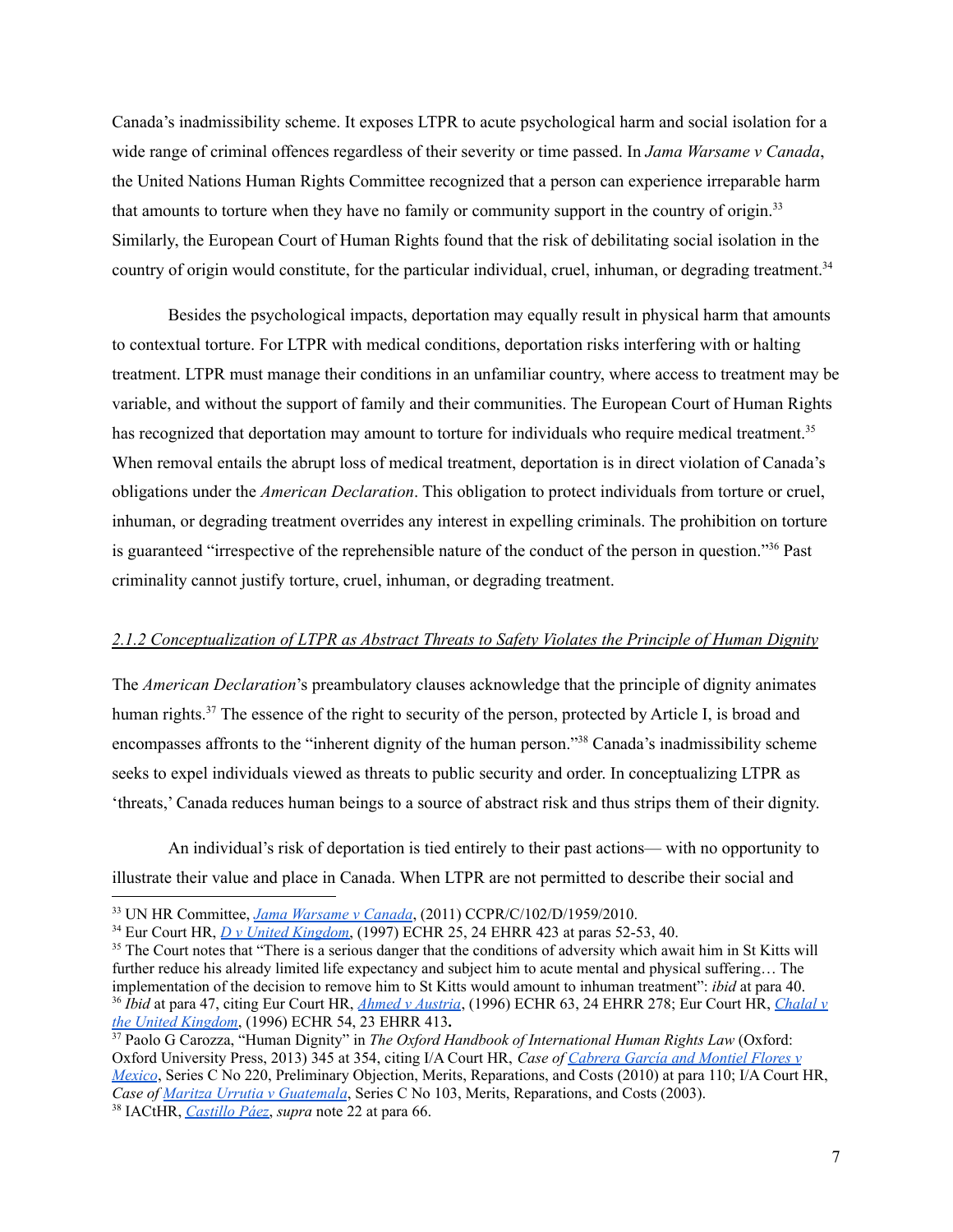emotional ties to Canada, they are treated as depersonalized risks in need of removal. Member Seibert-Fohr, concurring in *AHG v Canada*, describes this depersonalization: "Such treatment is not in accordance with the *ICCPR*, which is based on the inherent dignity of the human person and requires that the dignity of every individual be respected and for all persons to not be treated as mere objects of State authority."<sup>39</sup>

### *2.2 Deportation Scheme Violates the Right to Family and Private Life*

Canada's deportation of LTPR to countries where they have few or no family or community networks violates Article V. Although the protection from interference with family or private life can be justifiably infringed, the risk of forced disruptions to family unity far outweighs Canada's interest in public safety and order.<sup>40</sup> Although family unification in Canada is a purported objective of *IRPA*,<sup>41</sup> the criminal inadmissibility scheme promotes the arbitrary and disproportionate separation of families.

## *2.2.1 Disproportionate Deportation Interferes with the Right to Family and Private Life*

Canada's inadmissibility scheme infringes Article V of the *American Declaration* by imposing near-certain deportation without guaranteed consideration of family concerns. Article V protects against deportation where it would amount to unjustified interference with one's personal relationships with other human beings. 42

The possible disruption of established personal connections by deportation is a lived reality of LTPR in Canada. LTPR, by their very nature, have strong and long-standing links with Canada. Although their immigration status limits their legal rights, it does not

ban marriage, childbearing, school attendance, acceptance of employment, formation of relationships with friends and neighbours, religious observance, or many other forms of community…. The forcible, enduring, and possibly permanent severing of these ties is frequently 'heartbreaking,' and it is a 'savage penalty' in the everyday sense of the word.<sup>43</sup>

*Revell v Canada (Citizenship and Immigration)* is an example of the debilitating impacts of deportation on a LTPR's family life. Mr. Revell has lived in Canada for almost 46 years, after arriving at the age of

<sup>39</sup> UNHRC, *[AHG](https://documents-dds-ny.un.org/doc/UNDOC/GEN/G15/114/80/PDF/G1511480.pdf?OpenElement)*, *supra* note 18 at para 2 (per Member Shany).

<sup>40</sup> UN HR Committee, *Canepa v [Canada](http://hrlibrary.umn.edu/undocs/558-1993.html)*, (1997) CCPR/C/59/D/558/1993 at para. 11.4 [UNHRC, *Canepa*].

<sup>41</sup> *[IRPA](https://laws.justice.gc.ca/eng/acts/i-2.5/)*, *supra* note 2, s 3(1)(d).

<sup>42</sup> Eur Court HR, *Niemietz v [Germany](https://www.refworld.org/cases,ECHR,3f32560b4.html)*, (1992) ECHR 80, 16 EHRR 97 at para 29; UN HR Committee, *[Hendrick](https://www.refworld.org/cases,HRC,3f588ef67.html) Winata and So Lan Li v [Australia](https://www.refworld.org/cases,HRC,3f588ef67.html)*, (2000) CCPR/C/72/D/930/2000 at para 7.2.

<sup>&</sup>lt;sup>43</sup> Michael J Wishnie, "Immigration Law and the Proportionality Requirement" (2012) 2 UC Irvine Law Review 415 at 430.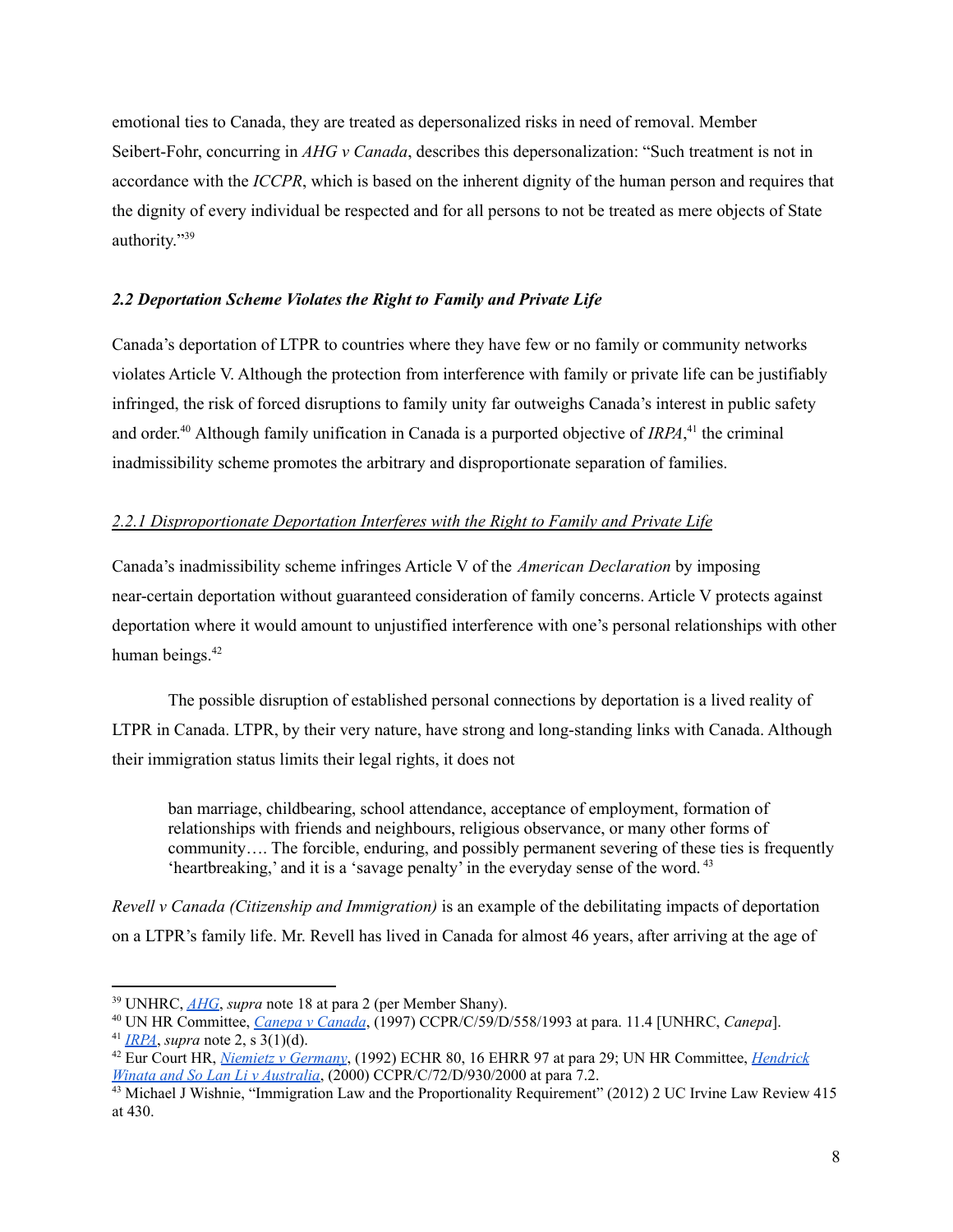10.<sup>44</sup> He has since established a family in Canada: three children, three grandchildren, and a partner of two years. <sup>45</sup> Mr. Revell has no ties to England and stated that "it would 'kill him' to be away from his family."<sup>46</sup> The Immigration Division, in determining if deportation should proceed, noted that the impacts of deportation on Mr. Revell would be "profound."<sup>47</sup>

However, Mr. Revell was convicted of drug trafficking in 2008, rendering him inadmissible under sections 36 and 37 of *IRPA*. He thus has no right of appeal to the Immigration Appeal Division and cannot raise humanitarian and compassionate concerns to dispute the removal order.<sup>48</sup> Deportation for Mr. Revell—and many others in his same position—represents a monumental disruption to his family and private life. For many LTPR, deportation is effectively exile.<sup>49</sup>

#### *2.2.2 Canada's Interest in Maintaining Public Order Cannot Justify the Infringement*

Although LTPR captured by sections 34, 35, and 37 of *IRPA* are thought to have engaged in criminal activity, deportation in the name of public safety is not always a proportionate response. An infringement of Article V can only be justified where two conditions are satisfied: (1) there is a "pressing need to protect public order," and (2) the infringement is proportionate to the State's objective.<sup>50</sup> For many LTPR, neither condition is satisfied.

Looking to the European jurisprudence, the Court of Human Rights has found that the State's interest in maintaining public order can be overridden by an individual's connection with the country of residence.<sup>51</sup> These considerations are counterbalanced by the State's interest in maintaining public order, the seriousness of the individual's criminal activity, and the length of time since the last criminal offence. 52

<sup>44</sup> *Revell v Canada (Citizenship and [Immigration\)](https://www.canlii.org/en/ca/fct/doc/2017/2017fc905/2017fc905.html)*, 2017 FC 905 at para 27, 30 [*Revell* FC], aff'd [2019](https://www.canlii.org/en/ca/fca/doc/2019/2019fca262/2019fca262.html) FCA 262 [*Revell* FCA].

<sup>45</sup> *[Revell](https://www.canlii.org/en/ca/fct/doc/2017/2017fc905/2017fc905.html)* FC, *supra* note 44 at para 30.

<sup>46</sup> *Ibid*.

<sup>47</sup> *Ibid*.

<sup>48</sup> *Ibid* at para 25.

<sup>49</sup> Maginot, *supra* note 25 at 516.

<sup>50</sup> IACHR, *[Canada](https://www.cidh.oas.org/countryrep/canada2000en/table-of-contents.htm) Report*, *supra* note 1 at para 166. See also Eur Court HR, *Boultif v [Switzerland](https://www.refworld.org/cases,ECHR,468cbc9e12.html)*, (2001) ECHR 497, 33 EHRR 50 at para 46; Eur Court HR, *[Lamguindaz](https://www.refworld.org/cases,COECOMMHR,3ae6b67b0.html) v The United Kingdom*, (1993), (1994) 17 EHRR 213, ECHR 26 at 217. See also IACtHR, *[Undocumented](https://www.corteidh.or.cr/docs/opiniones/seriea_18_ing.pdf) Migrants*, *supra* note 19 at 57.

<sup>51</sup> See e.g. Eur Court HR, *[Beldjoudi](https://www.refworld.org/cases,ECHR,4029f4bc4.html) v France*, (1992) ECHR 42, 14 EHRR 801; Eur Court HR, *[Berrehab](https://www.refworld.org/cases,ECHR,3ae6b6f424.html) v The [Netherlands](https://www.refworld.org/cases,ECHR,3ae6b6f424.html)*, (1988) ECHR 14, 11 EHRR 321**;** Eur Court HR, *[Moustaquim](https://www.refworld.org/cases,ECHR,3ae6b7018.html) v Belgium*, (1991) ECHR 3, 13 EHRR 802**;** Eur Court HR, *Nasri v [France](https://www.refworld.org/cases,ECHR,3ae6b6ffc.html)*, (1995) ECHR 24, 21 EHRR 458 [ECtHR, *Nasri*]; Eur Court HR, *C v [Belgium](https://www.refworld.org/cases,ECHR,3f3266b04.html)*, (1996) ECHR 28, (2001) 32 EHRR 2; Eur Court HR, *[Slivenko](https://www.refworld.org/pdfid/402b5b034.pdf) v Latvia*, (2004) ECHR 298, 39 EHRR 24; UN HR Committee, *Madafferi v [Australia](http://hrlibrary.umn.edu/undocs/html/1011-2001.html)*, (2004) UN Doc CCPR/C/81/D/1011/2001 at para 9.8; UN HR Committee, *[XHL](http://docstore.ohchr.org/SelfServices/FilesHandler.ashx?enc=6QkG1d%2fPPRiCAqhKb7yhspbttFNxTkgvXTPJWIZn3vmpO8hTZ97EkJ0tGfIOoYizkD%2fRd5yKtODvE1R4XwbFYh%2fwz5MbPi%2bV63lN9yS7YZm%2b97smazD1lV2H7Mpm0c3P%2fK%2fRIXNPzr27P64gI16Siw%3d%3d) v The [Netherlands](http://docstore.ohchr.org/SelfServices/FilesHandler.ashx?enc=6QkG1d%2fPPRiCAqhKb7yhspbttFNxTkgvXTPJWIZn3vmpO8hTZ97EkJ0tGfIOoYizkD%2fRd5yKtODvE1R4XwbFYh%2fwz5MbPi%2bV63lN9yS7YZm%2b97smazD1lV2H7Mpm0c3P%2fK%2fRIXNPzr27P64gI16Siw%3d%3d)*, (2007) UN Doc CCPR/C/102/D/1564/2007 at para 11.

<sup>52</sup> Eur Court HR, *[Boujlifa](https://www.bailii.org/eu/cases/ECHR/1997/83.html) v France*, (1997) ECHR 83, 30 EHRR 419 at para 44.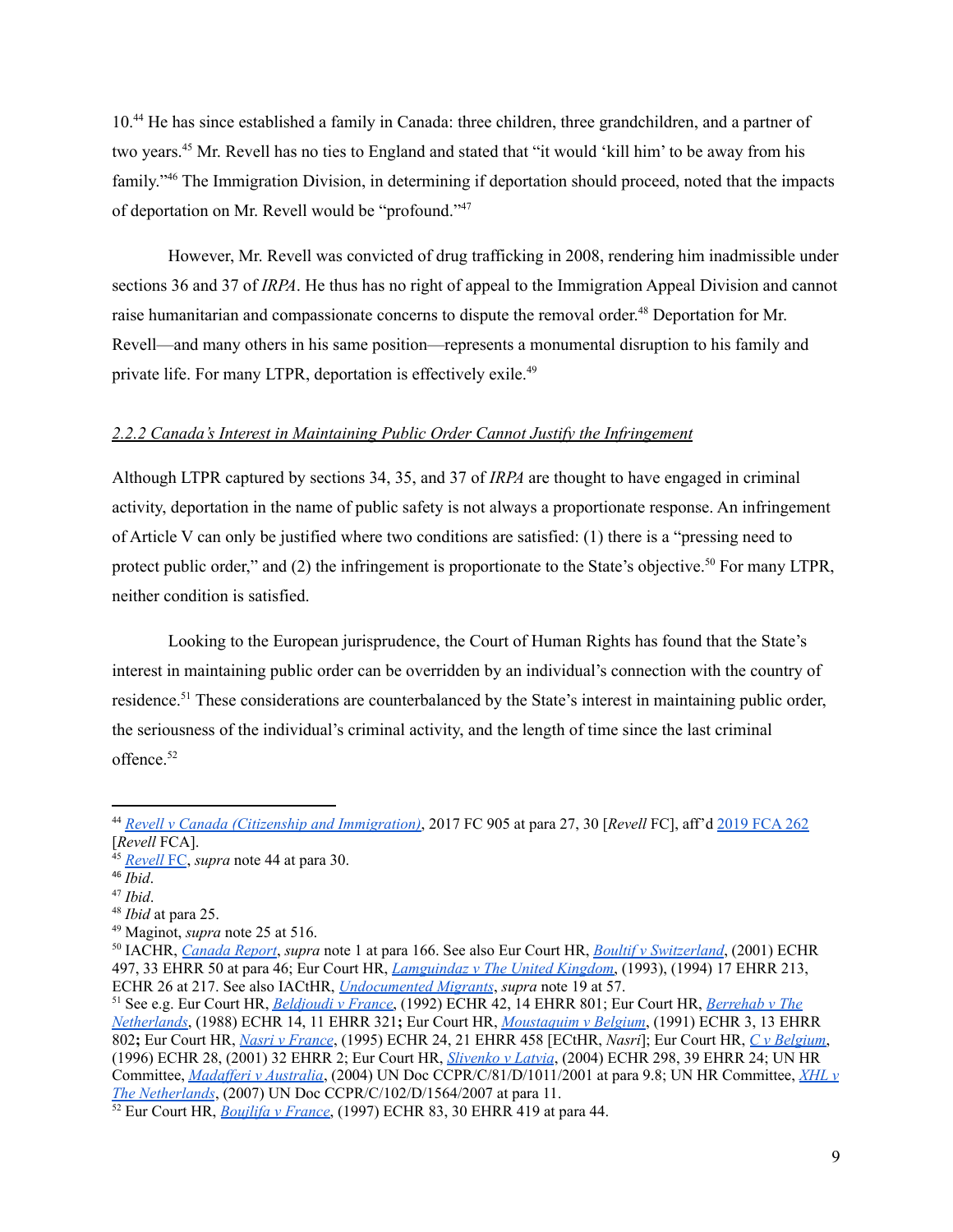Canada's deportation scheme considers none of these factors. It fails to appraise a LTPR's *real* risk to public safety or order. *IPRA* authorizes deportation on criminality grounds for an overly broad class of individuals. There is a wide range of seriousness. For example, "organized criminality" under section 37 can include a relatively low level of participation in a series of more minor offences such as shoplifting or be based on events that took place many years earlier when the person was in their youth.<sup>53</sup> The burden of proof for admissibility is lower than the regular legal standard in Canada. All that is required are 'reasonable grounds to believe' that an individual committed an act or was a member of a group that committed an act that is prescribed by law.<sup>54</sup> Thus, *IRPA* captures broad classes of persons<sup>55</sup> whose offences do not reach the level of particularly serious crime and are thus not indicators of risk to public safety. 56

Furthermore, the process does not consider whether the person is unlikely to reoffend or whether the sentence is unusually more severe, given variations in sentencing patterns across jurisdictions. <sup>57</sup> For example, in *AHG v Canada*, the individual's criminality is tied to their health. The individual's 'risk' is minimized when they adhere to their medication and have support to manage their condition.<sup>58</sup> Thus, deportation to an unfamiliar country where a LTPR has inadequate medical and social support increases the risk of criminality and thus threat to public safety. 59

In some extreme circumstances, however, the individual's criminality or other actions in Canada may justify their deportation. 60 It is not the deportation itself that violates the *American Declaration*. Rather, it is deportation in the absence of consideration of family unity and the LTPR's real risk that interferes with protected rights. Such concerns *may* be considered by the Minister's Delegate, but evidence illustrates that this rarely occurs.

The ties of these individuals to Canada create, according to the interpretation of Article V, a strong presumption against deportation. Canada cannot justify this violation on public safety grounds, as the inadmissibility scheme does not undertake an individualized inquiry on the likelihood of recidivism.

<sup>53</sup> Canadian Bar [Association,](https://www.cba.org/CMSPages/GetFile.aspx?guid=3430cb88-6d81-4e27-8fd7-1a9ef3e0869d) *supra* note 6 at 15.

<sup>54</sup> House of [Commons](https://www.ourcommons.ca/DocumentViewer/en/41-1/CIMM/meeting-57/evidence), *supra* note 15 at at Angus Grant.

<sup>55</sup> Amnesty [International](https://amnesty.ca/sites/amnesty/files/ai_submissions_c43_oct31.pdf), *supra* 17 at 6.

<sup>56</sup> *Ibid* at 5.

<sup>57</sup> Canadian Bar [Association,](https://www.cba.org/CMSPages/GetFile.aspx?guid=3430cb88-6d81-4e27-8fd7-1a9ef3e0869d) *supra* note 6 at 1-2.

<sup>58</sup> UNHRC, *[AHG](https://documents-dds-ny.un.org/doc/UNDOC/GEN/G15/114/80/PDF/G1511480.pdf?OpenElement)*, *supra* note 18 at para 2 (per Member Shany).

<sup>60</sup> See e.g. Eur Court HR, *El [Boujaïdi](https://www.bailii.org/eu/cases/ECHR/1997/76.html) v France*, (1997) ECHR 76, (2000) 30 EHRR 223. <sup>59</sup> See also ECtHR, *[Nasri](https://www.refworld.org/cases,ECHR,3ae6b6ffc.html)*, *supra* note 51 at para 3 (per Member Morenilla): "Where such social integration fails, and the result is antisocial or criminal behaviour, the State is also under a duty to make provision for their social rehabilitation instead of sending them back to their country of origin, which has no responsibility for the behaviour in question and where the possibilities of rehabilitation in a foreign social environment are virtually non-existent."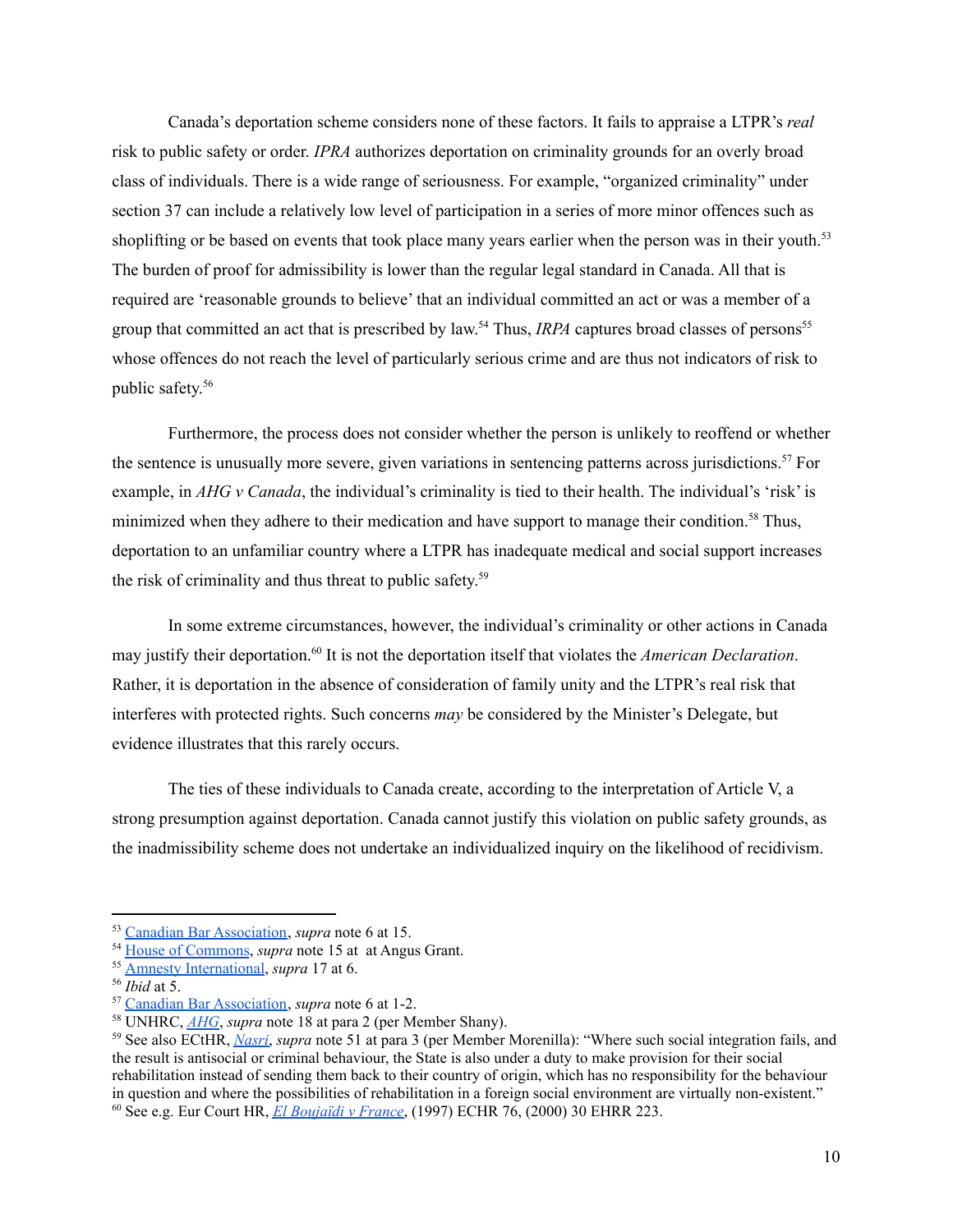# *2.3 Deportation Scheme Violates the Right to Equality, Juridical Personality, Fair Trial, and Due Process*

The *American Declaration* aims to assure the Principle of Equal Protection, in which all persons, including migrants and aliens, are equal before the law and are entitled to equal protection of the law without discrimination of any kind or on any ground. This protection extends to migrants, which the Inter-American Court considers a part of *jus cogens.* <sup>61</sup> LTPR's inability to file a constitutional claim challenging the lack of proportionality assessment within the inadmissibility regime is therefore both discriminatory and against the right to a fair trial.<sup>62</sup>

# **3 Request Under Articles 61, 62, and 66 of the IACHR's Rules of Procedure for a Thematic Hearing on Canada's Systemic Rights Violations of Long-Term Permanent Residents under the** *IRPA*

The requesters respectfully propose a thematic hearing during the March 7th to 18th, 2022 session on the rights of LTPR facing deportation due to criminal inadmissibility. We request that the IACHR provide recommendations to Canada on how to align its laws and policies to respect the rights protected under the *American Declaration*.

If this request is granted, the requesters will supplement the information provided herein with additional written submissions relevant to the request. We anticipate that we will require approximately 30 minutes for a hearing.

Thank you in advance for your consideration of this request.

Respectfully submitted,

**Lorne Waldman, C.M.** Lawyer Waldman & Associates lorne@waldmanlaw.ca

**Meghan McDermott** Policy Director British Columbia Civil Liberties Association meghan@bccla.org

**Noa Mendelsohn Aviv** Director, Equality Program Canadian Civil Liberties Association mendelsohnaviv@ccla.org

**John Packer Director** Human Rights Research and Education Centre john.packer@uottawa.ca

<sup>61</sup> Inter-Am CHR, *Due Process in Procedures for the [Determination](https://www.oas.org/en/iachr/reports/pdfs/DueProcess-EN.pdf) of Refugee Status and Statelessness and the Granting of [Complementary](https://www.oas.org/en/iachr/reports/pdfs/DueProcess-EN.pdf) Protection*, OEA/Ser L/V/II.255 (2020) at paras 96, 99.

<sup>62</sup> See e.g. *[Revell](https://www.canlii.org/en/ca/fca/doc/2019/2019fca262/2019fca262.html)* FCA, *supra* note 44.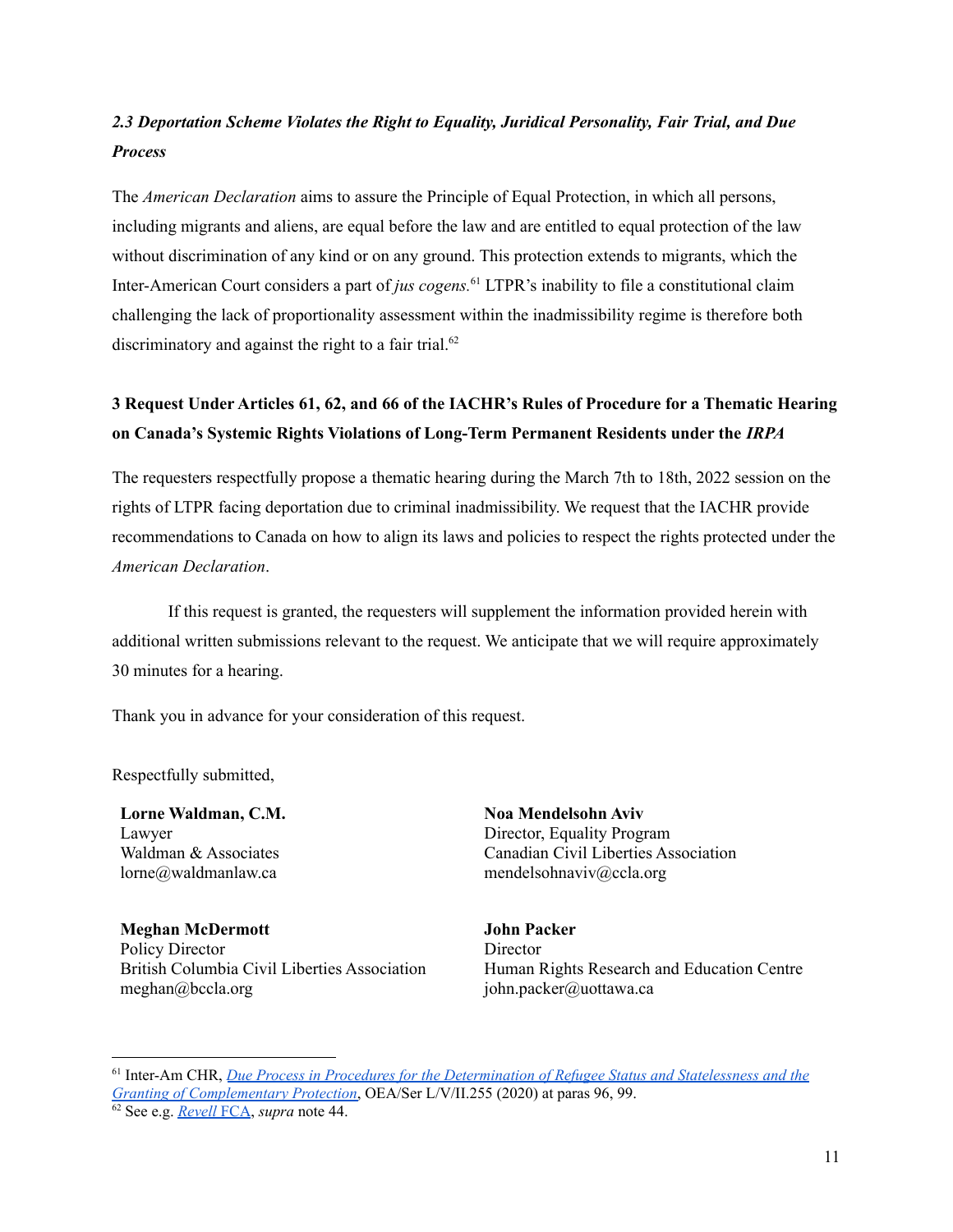## **Víctor Manuel Rodríguez Rescia**

President Inter-American Institute of Social Responsibility and Human Rights (IIRESODH) vervicsa.racsa@gmail.com

# **James Yap**

President Canadian Lawyers for International Human Rights james.yap@gmail.com

### **Ravi Jain**

Co-Founder Canadian Immigration Lawyers Association ravij@gands.com

### **Carolina López Pérez**

Director Strategic Human Rights Litigation Clinic of U-IIRESODH clopez@u-iiresodh.org

# **Aviva Basman**

President Canadian Association of Refugee Lawyers avivabasman@carl-acaadr.ca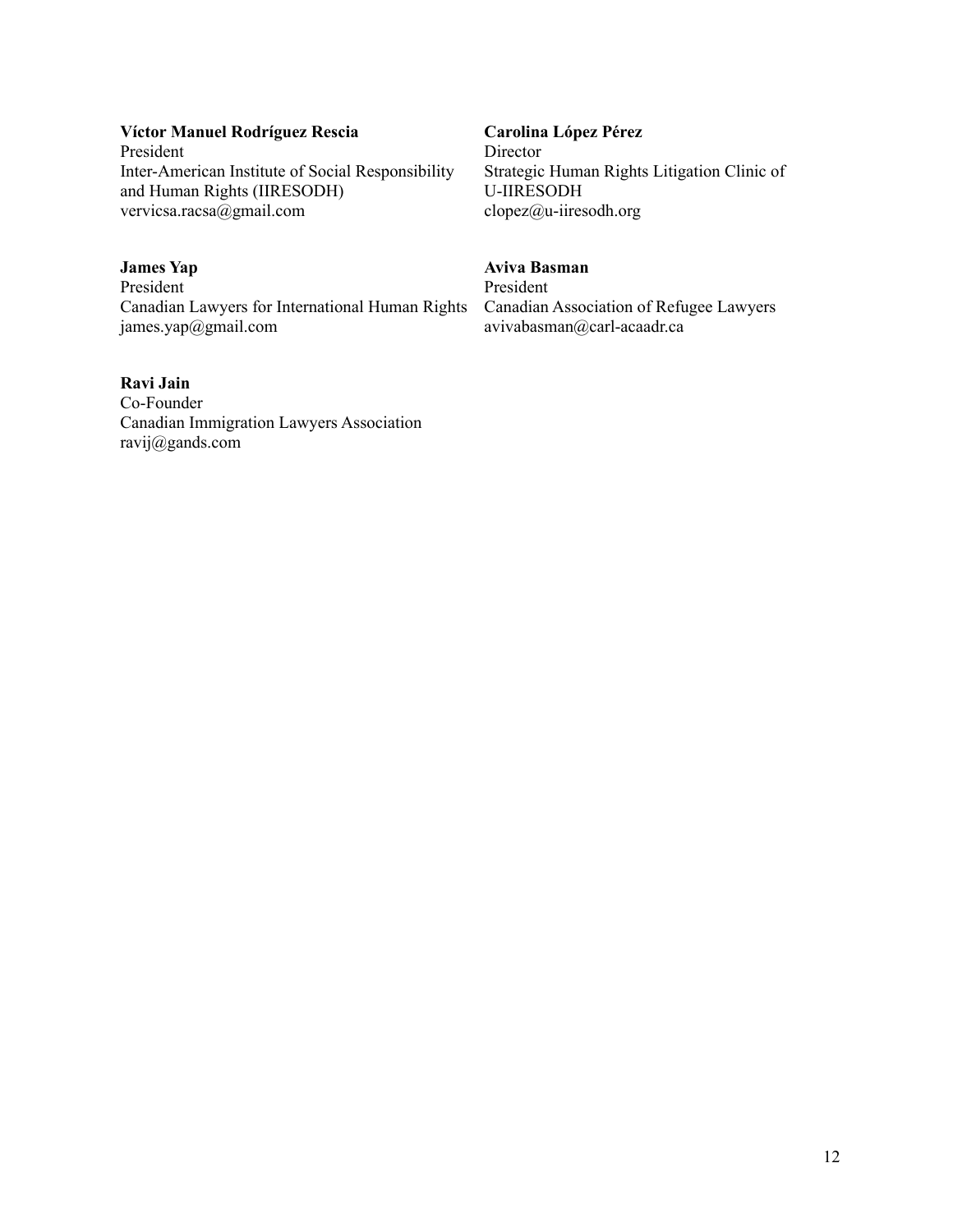### **4 Appendix A: History of Canada's Criminal Inadmissibility and Deportation Scheme**

Canada's immigration regime has changed considerably since its inception, with increasing limitations and restrictions on non-citizens' rights. There are five distinct periods within this regime, with particular attention to appeal rights, humanitarian and compassionate review, deportation, and criminal inadmissibility:

- 1. **Pre-April 1, 1978**: Achieving Domicile Status and Canadian Citizenship
- 2. **1978–1995**: Equitable Jurisdiction and Proportionality in Deportation Decision-Making
- 3. **1995–2002**: Bill C-44's Expansion of Ministerial Discretion and Limitation of Appeal Rights
- 4. **2002–2013**: *IRPA* and the Further Reduction of Appeal Rights
- 5. **2013–present**: Bill C-43's Elimination of Appeal Rights and Humanitarian Consideration

### *4.1 Achieving Domicile Status and Canadian Citizenship*

## *(Pre - April 1st, 1978)*

A provision in the 1910 *Immigration Act* created a pathway to citizenship and permanent residency, or 'domicile'status. An immigrant could achieve domicile status by making Canada their permanent home for at least three years, later increasing to five years in 1919. <sup>63</sup> Until domicile was granted, an immigrant could be deported if they became classified as undesirable, which could include reasons of morality, mental illness, criminality, and more. <sup>64</sup> Throughout the 1950s and 1960s, the *Immigration Act* was amended several times in an attempt to address the inherent racism present within Canada's immigration policies. These amendments ushered in the Immigration Appeals Boards in 1952, limitations to Ministerial power in 1962, the removal of "preferred classes" and European bias in sponsorship regulations in 1962, and the extension of due process to all in 1962. 65

# *4.2 Introduction of Equitable Jurisdiction and Proportionality in Deportation Decision-Making (April 1st, 1978 – July 10th, 1995)*

The period following April 1st, 1978, saw the abolition of the domicile principle and the introduction of the automatic appeal to the Immigration and Refugee Board. Besides allowing all permanent residents, except for those under security certificates, with a right to an appeal to the Immigration Appeal Division

<sup>63</sup> Dennis [Molinaro,](https://cha-shc.ca/_uploads/5c374fbf48bff.pdf) "Deportation From Canada" (2018) at 5 and 7, online (pdf): *The Canadian Historical Association Immigration and Ethnicity in Canada Series*.

<sup>64</sup> Erica [Gagnon](https://pier21.ca/research/immigration-history/immigration-act-1910) et al, "Immigration Act, 1910", online: *Canadian Museum of Immigration at Pier 21*.

<sup>65</sup> Kathryn Ungard, *Moral Panic and Embodied Threat: The Discourse on Criminal Deportation and Youth Experiences of Violence in Canada* (Master in Environmental Studies, York University, 2014) [unpublished] at 30.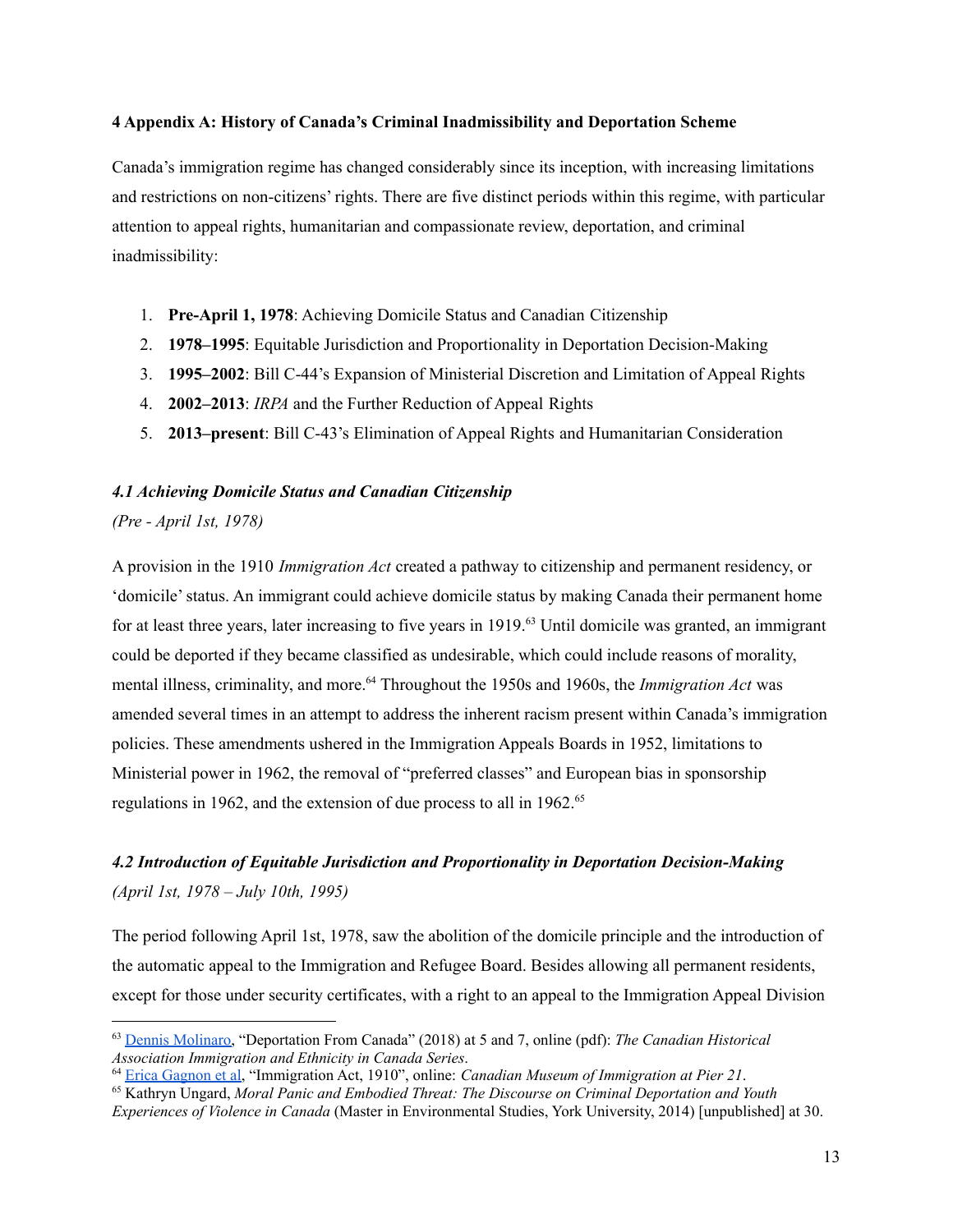(**IAD**), the *Immigration Act* contained the first comprehensive revision of immigration legislation and laid the foundations of the current system. <sup>66</sup> Permanent residents had the right to appeal a removal order on the basis of a question of law, fact, mixed law and fact, or on the ground that, with regard to all the circumstances of the case, they should not be ordered removed from Canada. This latter ground has been the most common basis for appeals and is known as the IAD's "equitable jurisdiction." 67 In 1992, the Supreme Court of Canada in *Canada (Minister of Employment and Immigration) v Chiarelli* held that the deportation of a permanent resident was not a breach of the principles of fundamental justice, as most individuals still had an opportunity to appeal. 68 In the case of *Canepa v Canada (Minister of Employment and Immigration)*, the Federal Court of Canada emphasized that circumstances both in favour and against the appellant must be considered, effectively introducing a proportionality analysis into deportation decision-making. 69

# *4.3 Bill C-44's Expansion of Ministerial Discretion and Limitation of Appeal Rights (July 10th, 1995 – June 28th, 2002)*

In 1995, Bill C-44 introduced a new limitation on access to the IAD for persons whom the Minister declared a danger to the public. Bill C-44 was colloquially known as the "Just Desserts" Bill, as it was introduced amid a moral panic following two high-profile shootings. The first incident was an attempted robbery at a bakery that resulted in the death of a young White woman. Four young Black men were charged.<sup>70</sup> The second incident that spurred Bill C-44 was the shooting of Todd Baylis, a White police officer, by Clinton Gayle, a Black Jamaican national who had been under a deportation order and had lost his appeal at the IAD. The delay in Gayle's deportation was due to Citizenship and Immigration Canada, as it was then called, losing and then mismanaging his removal file. It was not due to overly lax deportation policy, as the media inaccurately portrayed.<sup>71</sup>

The Government responded by implementing tougher conditions for non-citizens convicted of crime to fix the perceived "criminal immigrant" problem. <sup>72</sup> Bill C-44 enabled the deportation of any non-citizen (including permanent residents and *Refugee Convention* refugees, and regardless of how long

<sup>66</sup> John A Dent, "No Right of Appeal: Bill C-11, Criminality, and the Human Rights of Permanent Residents Facing Deportation" (2002) 27 Queen's LJ 749 at 753-754; Baglay, *supra* note 7 at 57.

<sup>67</sup> Dent, *supra* note 66 at para 7 (QL).

<sup>68</sup> *Canada (Minister of Employment and [Immigration\)](https://www.canlii.org/en/ca/scc/doc/1992/1992canlii87/1992canlii87.html?autocompleteStr=chiarelli&autocompletePos=1) v Chiarelli*, [1992] 1 SCR 711, 90 DLR (4th) 289.

<sup>69</sup> *Canepa v Canada (Minister of Employment and [Immigration\)](https://www.canlii.org/en/ca/fca/doc/1992/1992canlii8567/1992canlii8567.html?autocompleteStr=canepa%20v%20canada&autocompletePos=1)*, [1992] 3 FC 270, 93 DLR (4th) 589.

<sup>70</sup> Anna Pratt, *Securing Borders: Detention and Deportation in Canada* (Vancouver, BC: UBC Press, 2005) at 140-141.

<sup>71</sup> Canadian Bar [Association,](https://www.cba.org/CMSPages/GetFile.aspx?guid=3430cb88-6d81-4e27-8fd7-1a9ef3e0869d) *supra* note 6 at 6, note 3. See also House of [Commons](https://www.ourcommons.ca/DocumentViewer/en/41-1/CIMM/meeting-57/evidence), *supra* note 15 at Jinny Jogindera Sims.

<sup>72</sup> Pratt, *supra* note 70 at 140-41.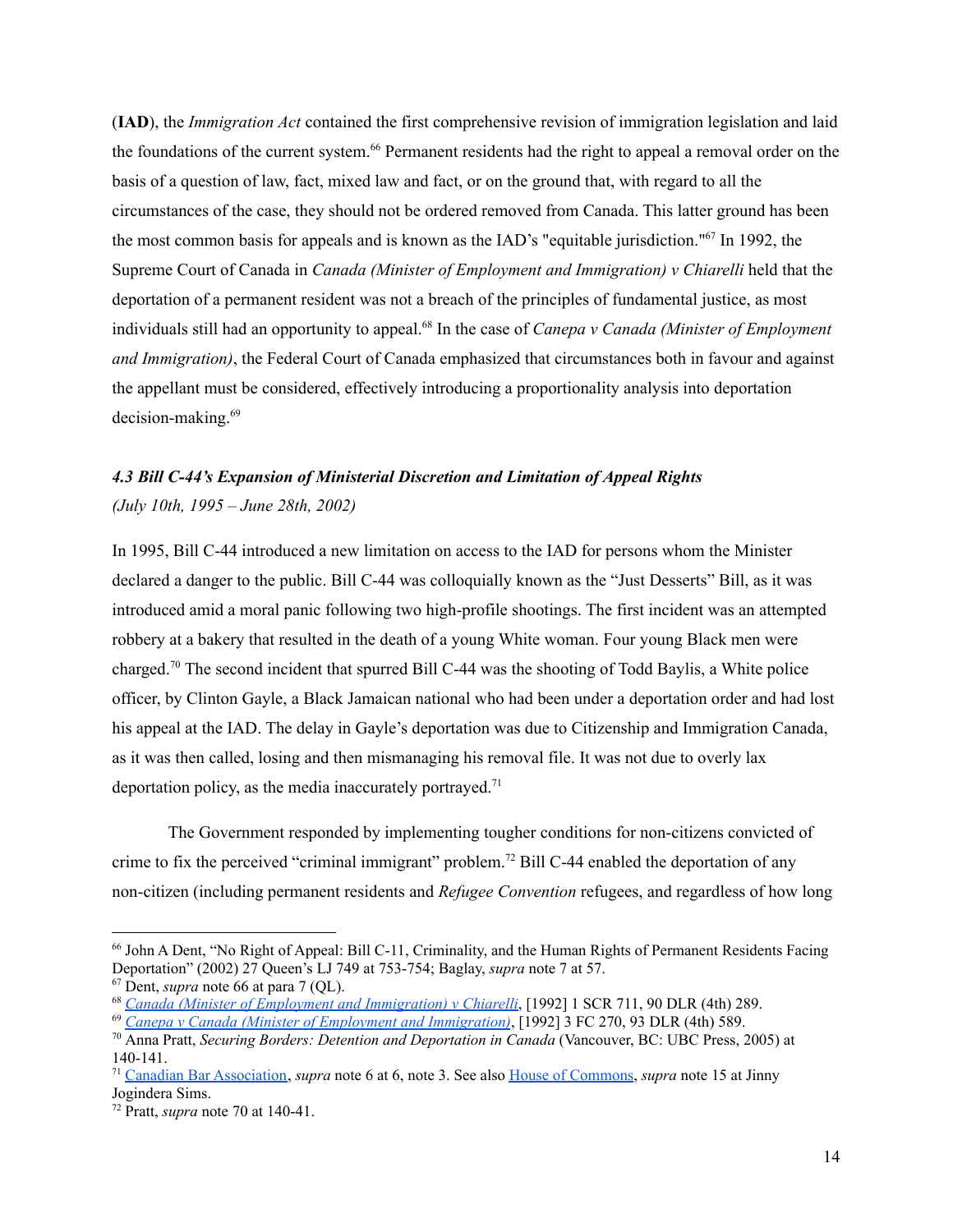they had been living in Canada) without right of appeal where the Minister issued an "opinion" that the person was a "danger to the public."<sup>73</sup> However, permanent residents facing deportation but were not designated a "danger to the public" kept their full appeal rights.<sup>74</sup> Subsequently, access to an appeal became more unpredictable and dependent on ministerial opinion.<sup>75</sup>

Criticism of Bill C-44 was widespread.<sup>76</sup> Critics argued the Bill failed to adequately define "danger to the public," while also granting the Minister extensive discretionary powers. The Bill also did not account for variations in sentencing across different jurisdictions.<sup>77</sup> Bill C-44 thus relocated this discretion from the IAD to the Minister and amended the nature of the discretion to allow a permanent resident to remain on equitable grounds. These changes "represented a shift from the adjudicative to the political end of the spectrum." 78

#### *4.4 The New IRPA and Further Reduction of Appeal Rights*

#### *(June 28th, 2002 – June 19th, 2013)*

Following on the heels of Bill C-44, Bill C-11 established the new *Immigration and Refugee Protection Act*. Bill C-11 represented the first major change to immigration law in Canada since 1976. Leading up to the introduction of the Bill, advocates and lobbyists recommended greater access to appeals and consideration of the individual's length of residency. 79 Instead, Bill C-11 allowed the automatic loss of appeal rights for individuals found inadmissible on the grounds of serious criminality, security, violating human or international rights, or organized criminality.<sup>80</sup> The legislation expressly ignored other considerations, such as time spent living in Canada, humanitarian or compassionate reasons, or the likelihood of recidivism. 81

A three-person panel conducted a legislative review beginning in 1996, resulting in the "Not Just Numbers" report, which found that public perception of immigrant criminality was blown out of proportion. The report explicitly emphasized the importance of a right of review for persons facing

<sup>73</sup> Ungard, *supra* note 65 at 37.

<sup>74</sup> Dent, *supra* note 66 at para 12.

<sup>75</sup> Baglay, *supra* note 7 at 57.

<sup>76</sup> Dent, *supra* note 66 at 750; Pratt, *supra* note 73 at 141.

<sup>77</sup> Pratt, *supra* note 70 at 142-43.

<sup>78</sup> Dent, *supra* note 66 at 757.

<sup>79</sup> Ungard, *supra* note 65 at 39.

<sup>80</sup> Bill [C-11,](https://www.parl.ca/DocumentViewer/en/37-1/bill/C-11/royal-assent/page-19#1) *An Act respecting immigration to Canada and the granting of refugee protection to persons who are displaced, persecuted or in danger*, 1st Sess, 37th Parl, 2001 (assented to 1 November 2011), SC 2001, c 27, ss  $64(1-2)$ .

<sup>81</sup> *Ibid*. See also *Medovarski v Canada (Minister of Citizenship and [Immigration\);](https://www.canlii.org/en/ca/scc/doc/2005/2005scc51/2005scc51.html?autocompleteStr=2005%20scc%2051&autocompletePos=1) Esteban v Canada (Minister of Citizenship and [Immigration\)](https://www.canlii.org/en/ca/scc/doc/2005/2005scc51/2005scc51.html?autocompleteStr=2005%20scc%2051&autocompletePos=1)*, 2005 SCC 51.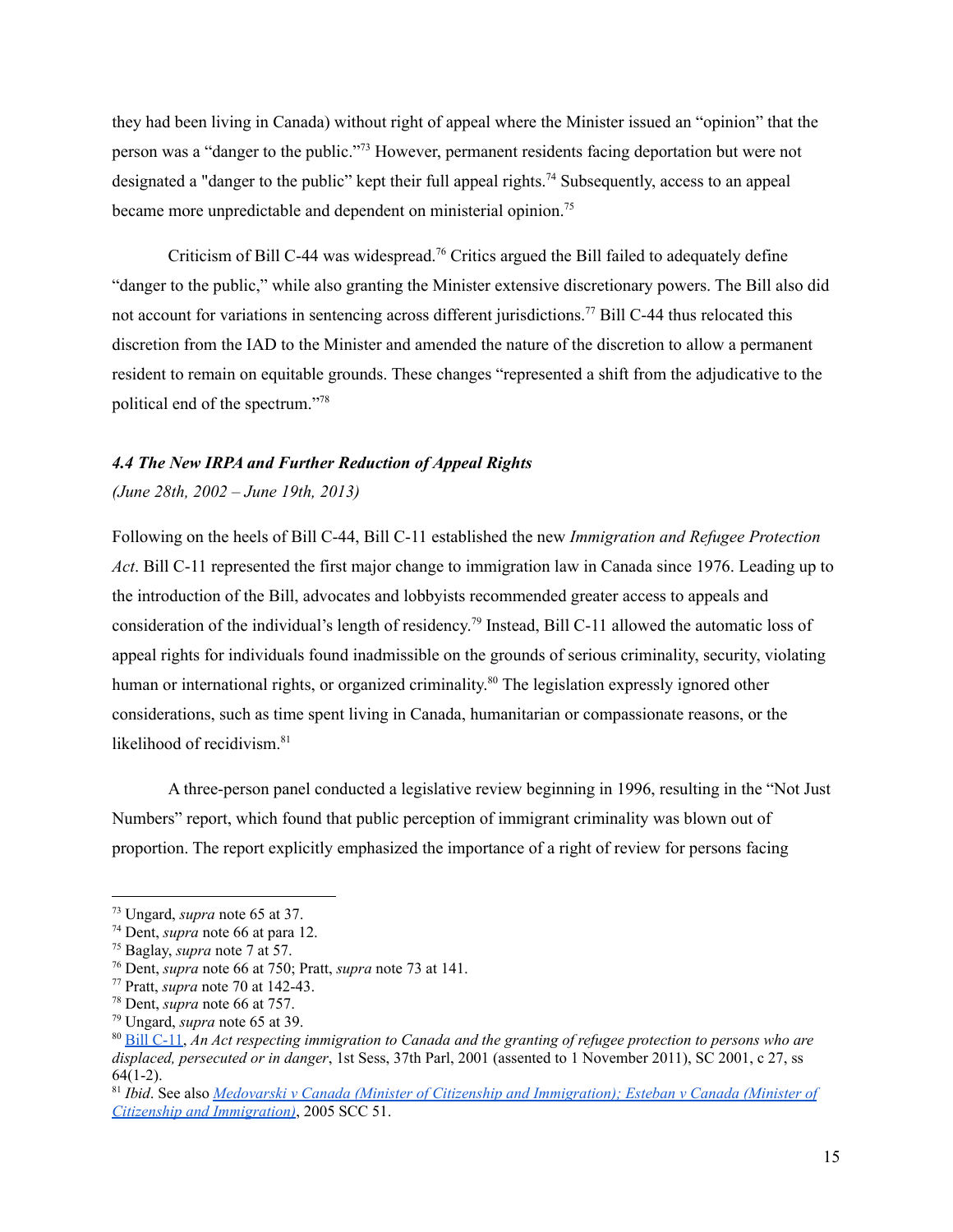removal. <sup>82</sup> Furthermore, a June 1998 Standing Committee on Citizenship and Immigration report titled "Immigration Detention and Removal" recommended that the federal government provide certain protections for LTPR, especially if they arrived in Canada at a young age.<sup>83</sup> The Government agreed to consider this recommendation the following year and critically examined the "danger to the public" clause in "Building on a Strong Foundation for the 21st Century (White Paper)." <sup>84</sup> Despite the various recommendations put forth as well as the Standing Committee's findings, the Government published the proposed regulations that removed the right of non-citizens to appeal their deportation order if sentenced to two years or more for a crime carrying the maximum sentence of 10 years or more. The law contained none of the Senate recommendations about the right of appeal for long-term residents in Canada who receive such a sentence. 85

# *4.5 Bill C-43's Elimination of Appeal Rights and Humanitarian Consideration*

### *(June 13th, 2013 – Present)*

Like Bill C-44, Bill C-43 was introduced in the wake of racialized and immigrant violence. Multiple high-profile shootings in downtown Toronto received heightened media attention, igniting panic about violence in the city by racialized persons. <sup>86</sup> This led to Bill C-43, called the *Faster Removal of Criminals Act*. The Bill amended *IRPA* in two major ways. First, it removed the right of appeal to the IAD for an even larger class of individuals by reducing the minimum sentence for convicted criminals from two years to just six months under section 64(2). <sup>87</sup> Second, Bill C-43 barred individuals found inadmissible under sections 34, 35, or 37 from bringing a humanitarian and compassionate application.<sup>88</sup>

According to the government, Bill C-43 achieved three key goals: (1) facilitate the removal of "dangerous foreign criminals" from Canada; (2) make entry for "those who may pose a risk to Canada" more difficult; and (3) remove barriers for "genuine visitors" in gaining entry to Canada.<sup>89</sup> There was little to no empirical evidence to support the idea of increased immigrant violence. Experts testified that

<sup>82</sup> Dent, *supra* note 66 at 758-59; Citizenship and Immigration Canada, *[Immigration](https://publications.gc.ca/site/eng/73964/publication.html) Legislative Review, Not Just Numbers: A Canadian Framework for Future [Immigration](https://publications.gc.ca/site/eng/73964/publication.html)* (Ottawa: Minister of Public Works and Government Services, 1998) [Citizenship and Immigration Canada, *Not Just Numbers*].

<sup>83</sup> Citizenship and Immigration Canada, *Not Just [Numbers](https://publications.gc.ca/site/eng/73964/publication.html)*, *supra* 82.

<sup>84</sup> Dent, *supra* note 66 at 760; Citizenship and Immigration Canada, *Building on a Strong [Foundation](https://publications.gc.ca/collections/Collection/Ci51-86-1998E.pdf) for the 21st Century: New Directions for [Immigration](https://publications.gc.ca/collections/Collection/Ci51-86-1998E.pdf) and Refugee Policy and Legislation* (Ottawa: Ministry of Public Works and Government Services Canada, 1998).

<sup>85</sup> Paul Copeland, "The Dope Sheet: Dangerous Opinions, Dangers Offenders, and Dangerous Bill C-36" (2001) 22:1 For The Defence 15 at para 5 (QL).

<sup>86</sup> Ungard, *supra* note 65 at 43-44.

<sup>87</sup> *Faster Removal of [Criminals](https://laws-lois.justice.gc.ca/eng/annualstatutes/2013_16/FullText.html) Act*, SC 2013, c 16.

 $88$  *Ibid.* 

<sup>&</sup>lt;sup>89</sup> Immigration, Refugees and Citizenship Canada, News Release, "[Introducing](https://www.canada.ca/en/immigration-refugees-citizenship/news/archives/backgrounders-2012/introducing-faster-removal-foreign-criminals-act.html) the Faster Removal of Foreign [Criminals](https://www.canada.ca/en/immigration-refugees-citizenship/news/archives/backgrounders-2012/introducing-faster-removal-foreign-criminals-act.html) Act" (20 June 2012), online: *Government of Canada*.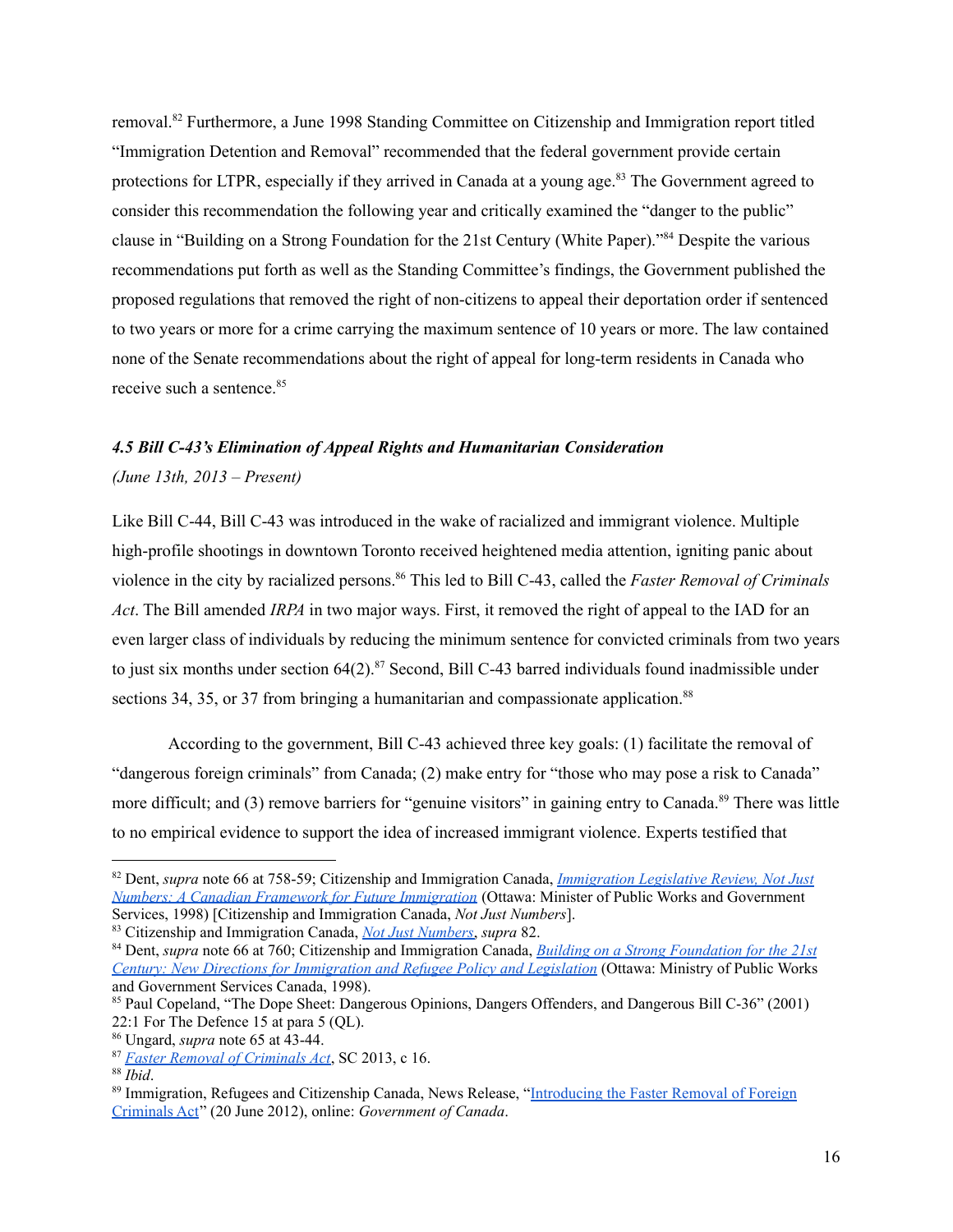sections 34, 35, and 37 were overly broad and deprived a large group of people from an appeal. Given the lower standard of proof and the fact that a criminal conviction is not required, many more people could potentially be wrongfully found inadmissible.<sup>90</sup>

Bill C-43 represented a significant change in immigration law in Canada and a sharp turn away from Canada's overall humanitarian tradition. As some experts testified: "there has always been a broad discretion on the part of the minister or a body like the Immigration Appeal Division to allow people to remain in Canada on humanitarian and compassionate grounds in recognition of the fact that hard and fast rules don't fit with the fact that people are human beings."<sup>91</sup> Now, large groups of people will not be receiving any type of discretion. Prominent Canadian organizations, including the Canadian Bar Association and Amnesty International Canada, expressed serious concerns about the Bill and advocated for it to be withdrawn or substantially amended.

Ultimately, Canada's immigration system today represents a marked departure from the *Immigration Act* in the 1970s, which permitted proportionality and humanitarian consideration in deportation decision-making. The association of criminality and immigration enforcement is not a new concept. But, the policy basis of criminal inadmissibility is reflective of a "conceptual slippage" between criminals and "foreigners" that is becoming more and more pronounced and being used to support exclusionary immigration practices.<sup>92</sup> Under the guise of protecting public safety, *IRPA* facilitates the deportation of a wide class of individuals without opportunities for appeal or consideration of humanitarian grounds.

<sup>90</sup> House of [Commons](https://www.ourcommons.ca/DocumentViewer/en/41-1/CIMM/meeting-57/evidence), *supra* note 15 at Angus Grant.

<sup>&</sup>lt;sup>91</sup> House of [Commons](https://www.ourcommons.ca/DocumentViewer/en/41-1/CIMM/meeting-57/evidence), *supra* note 15 at Barbara Jackman.

<sup>92</sup> Pratt, *supra* note 70 at 141.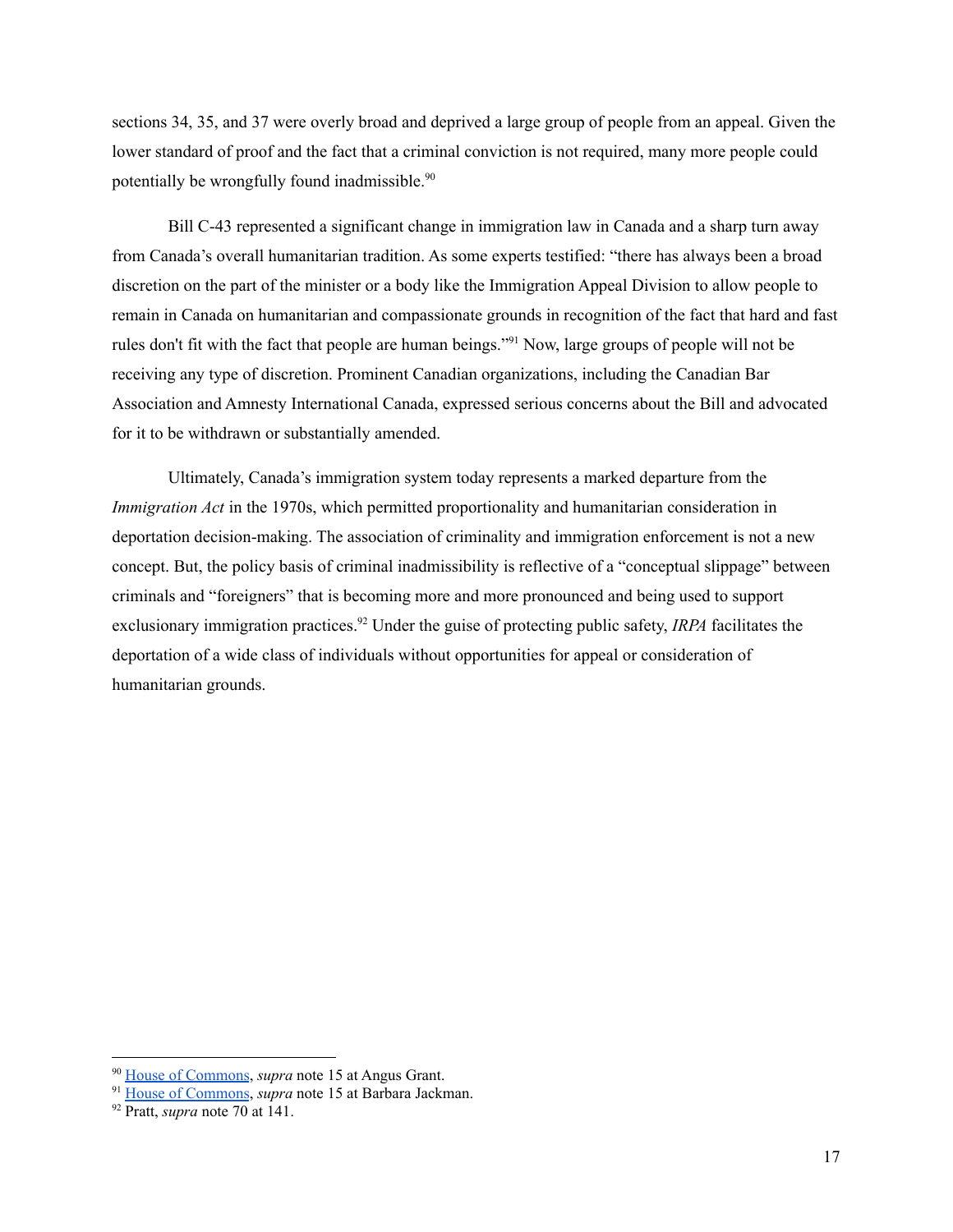### **5 Appendix B: Criminal Inadmissibility Provisions of the** *Immigration and Refugee Protection Act*

## *[Immigration](https://laws.justice.gc.ca/eng/acts/i-2.5/index.html) and Refugee Protection Act***, SC 2001, c 27**

### **Security**

**34 (1)** A permanent resident or a foreign national is inadmissible on security grounds for

- **(a)** engaging in an act of espionage that is against Canada or that is contrary to Canada's interests;
- **(b)** engaging in or instigating the subversion by force of any government;

**(b.1)** engaging in an act of subversion against a democratic government, institution or process as they are understood in Canada;

- **(c)** engaging in terrorism;
- **(d)** being a danger to the security of Canada;

**(e)** engaging in acts of violence that would or might endanger the lives or safety of persons in Canada; or

**(f)** being a member of an organization that there are reasonable grounds to believe engages, has engaged or will engage in acts referred to in paragraph (a), (b), (b.1) or (c).

### **Human or international rights violations**

**35 (1)** A permanent resident or a foreign national is inadmissible on grounds of violating human or international rights for

**(a)** committing an act outside Canada that constitutes an offence referred to in sections 4 to 7 of the Crimes Against Humanity and War Crimes Act;

**(b)** being a prescribed senior official in the service of a government that, in the opinion of the Minister, engages or has engaged in terrorism, systematic or gross human rights violations, or genocide, a war crime or a crime against humanity within the meaning of subsections 6(3) to (5) of the Crimes Against Humanity and War Crimes Act;

**(c)** being a person, other than a permanent resident, whose entry into or stay in Canada is restricted pursuant to a decision, resolution or measure of an international organization of states or association of states, of which Canada is a member, that imposes sanctions on a country against which Canada has imposed or has agreed to impose sanctions in concert with that organization or association;

**(d)** being a person, other than a permanent resident, who is currently the subject of an order or regulation made under section 4 of the Special Economic Measures Act on the grounds that any of the circumstances described in paragraph  $4(1.1)(c)$  or (d) of that Act has occurred; or